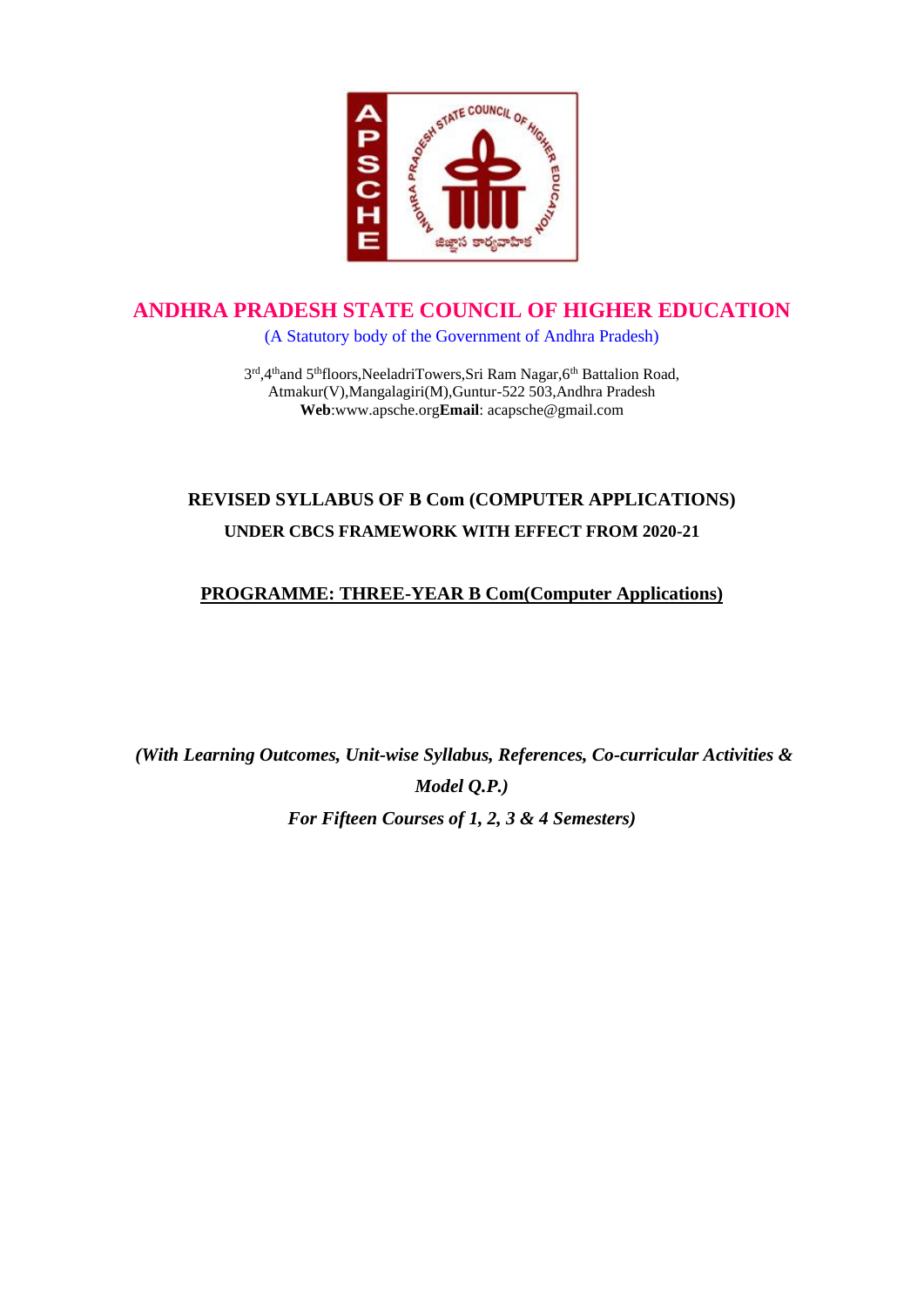#### **ANDHRA PRADESH STATE COUNCIL OF HIGHER EDUCATION**

(A Statutory body of the Government of Andhra Pradesh)

### **CBCS – UG SYLLABUS SUBJECT REVIEW COMMITTEE (w.e.f. 2020-21 Admitted Batch) PROGRAMME: Three-Year BCom(Computer Applications)**

#### **Domain Subject: Commerce (Computer Applications)**

*(Syllabus with Outcomes, Co-curricular Activities, Referencesfor Fifteen Courses of 1, 2, 3 & 4 Semesters)*

#### **Structure of B.Com (Computer Applications)Programme under Revised CBCS**

| SI.<br>N <sub>0</sub> | Code | Sem          | Courses        | <b>Name of Course</b><br>(Each Course consists 5 Units with each Unit<br>having 12 hours of class-work) | Hours/<br>Week | <b>Credits</b> | <b>Marks</b>      |                   |
|-----------------------|------|--------------|----------------|---------------------------------------------------------------------------------------------------------|----------------|----------------|-------------------|-------------------|
|                       |      |              |                |                                                                                                         |                |                | Mid<br><b>Sem</b> | <b>Sem</b><br>End |
| 1                     |      | I            | 1A             | Fundamentals of Accounting                                                                              | 5              | $\overline{4}$ | 25                | 75                |
| 2                     |      | I            | 1B             | <b>Business Organization and Management</b>                                                             | 5              | 4              | 25                | 75                |
| 3                     |      | I            | 1 <sup>C</sup> | <b>Information Technology</b>                                                                           | $3T + 2P$      | $3 + 1$        | 25                | 75                |
|                       |      |              |                |                                                                                                         |                |                |                   |                   |
| 4                     |      | $\mathbf{I}$ | 2A             | <b>Financial Accounting</b>                                                                             | 5              | $\overline{4}$ | 25                | 75                |
| 5                     |      | $\mathbf{I}$ | 2B             | <b>Business Economics</b>                                                                               | 5              | 4              | 25                | 75                |
| 6                     |      | $\mathbf{I}$ | 2C             | <b>E-commerce and Web Designing</b>                                                                     | $3T + 2P$      | $3 + 1$        | 25                | 75                |
|                       |      |              |                |                                                                                                         |                |                |                   |                   |
| 7                     |      | III          | 3A             | <b>Advanced Accounting</b>                                                                              | 5              | $\overline{4}$ | 25                | 75                |
| 8                     |      | $\rm III$    | 3B             | <b>Business Statistics</b>                                                                              | 5              | $\overline{4}$ | 25                | 75                |
| 9                     |      | III          | 3C             | Programming with $C & C++$                                                                              | $3T + 2P$      | $3 + 1$        | 25                | $50 + 25$         |
|                       |      |              |                |                                                                                                         |                |                |                   |                   |
| 10                    |      | IV           | 4A             | <b>Corporate Accounting</b>                                                                             | 5              | $\overline{4}$ | 25                | 75                |
| 11                    |      | IV           | 4B             | Cost and Management Accounting                                                                          | 5              | $\overline{4}$ | 25                | 75                |
| 12                    |      | IV           | 4C             | <b>Income Tax</b>                                                                                       | 5              | $\overline{4}$ | 25                | 75                |
| 13                    |      | IV           | 4D             | <b>Business Laws</b>                                                                                    | 5              | $\overline{4}$ | 25                | 75                |
| 14                    |      | IV           | 4E             | Auditing                                                                                                | 5              | $\overline{4}$ | 25                | 75                |
| 15                    |      | IV           | 4F             | <b>Data Base Management System</b>                                                                      | $3T + 2P$      | $3 + 1$        | 25                | $50 + 25$         |
|                       |      |              |                |                                                                                                         |                |                |                   |                   |
| <b>Total</b>          |      |              |                |                                                                                                         | 75             | 60             | 375               | 1125              |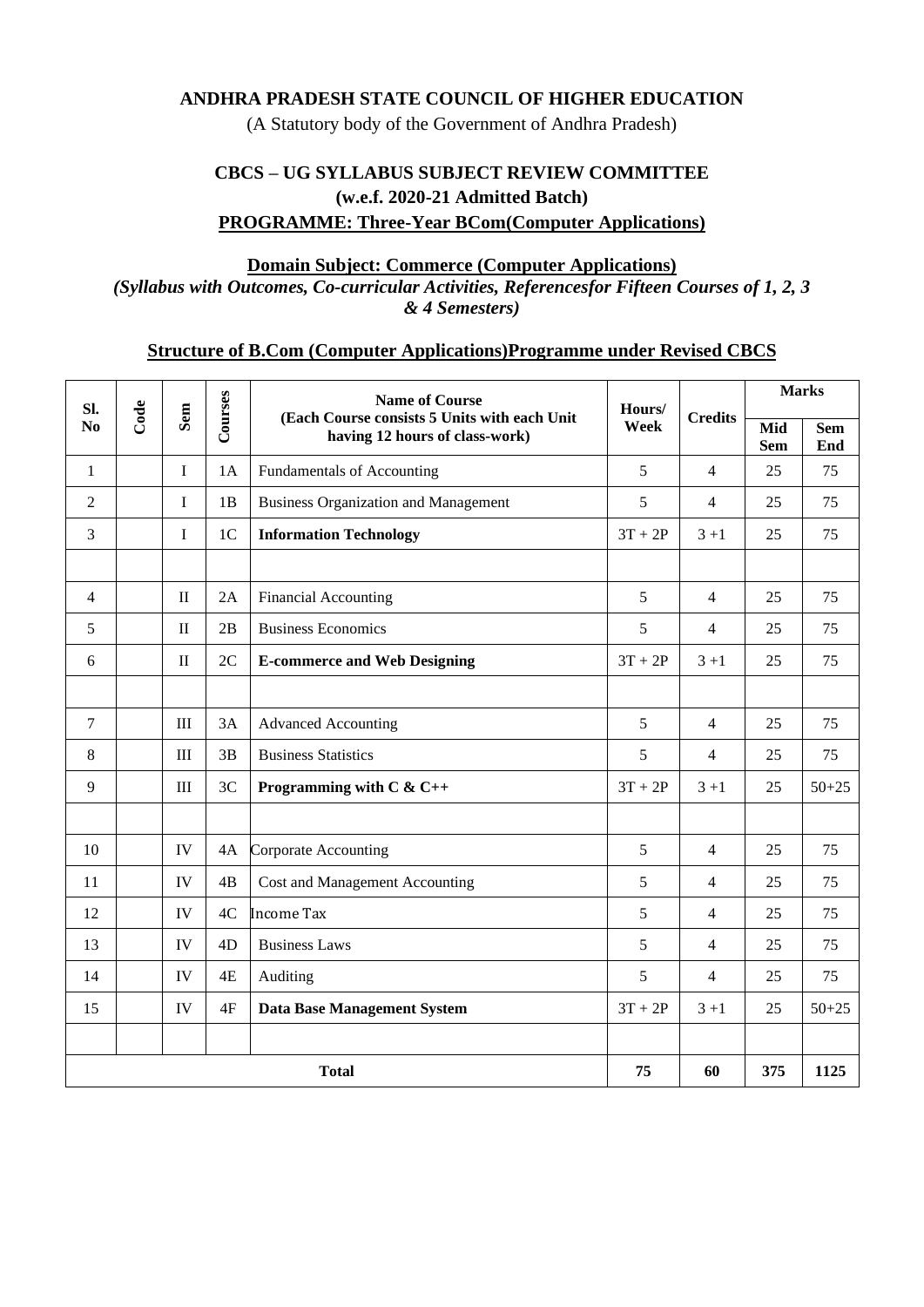### **PROGRAMME: THREE-YEAR DEGREE**

# **B Com (Computer Applications) Domain Subject: Commerce**

Semester-wise Syllabus under CBCS(w.e.f. 2020-21 Admitted Batch)

# **I Year B Com (CA), Semester- I Discipline: COMPUTER APPLICATIONS Course 1A:Information Technology**

#### **Model Outcomes:**

At the end of the course, the students is expected to DEMONSTRATE the following cognitive abilities (thinking skill) and psychomotor skills.

- *A. Remembers and states in a systematic way (Knowledge)*
	- 1. Describe the fundamental hardware components that make up a computer's hardware and the role of each of these components
	- 2. understand the difference between an operating system and an application program, and what each is used for in a computer
	- 3. Use technology ethically, safely, securely, and legally
	- 4. Use systems development, word-processing, spreadsheet, and presentation software to solve basic information systems problems

#### B. *Explains (Understanding)*

- 5. Apply standard statistical inference procedures to draw conclusions from data
- 6. Retrieve information and create reports from databases
- 7. Interpret, produce, and present work-related documents and information effectively and accurately

#### C. *Critically examines, using data and figures (Analysis and Evaluation\*\*)*

- 8. Analyse compression techniques and file formats to determine effective ways of securing, managing, and transferring data
- 9. Identify and analyse user needs and to take them into account in the selection, creation, integration, evaluation, and administration of computing based systems.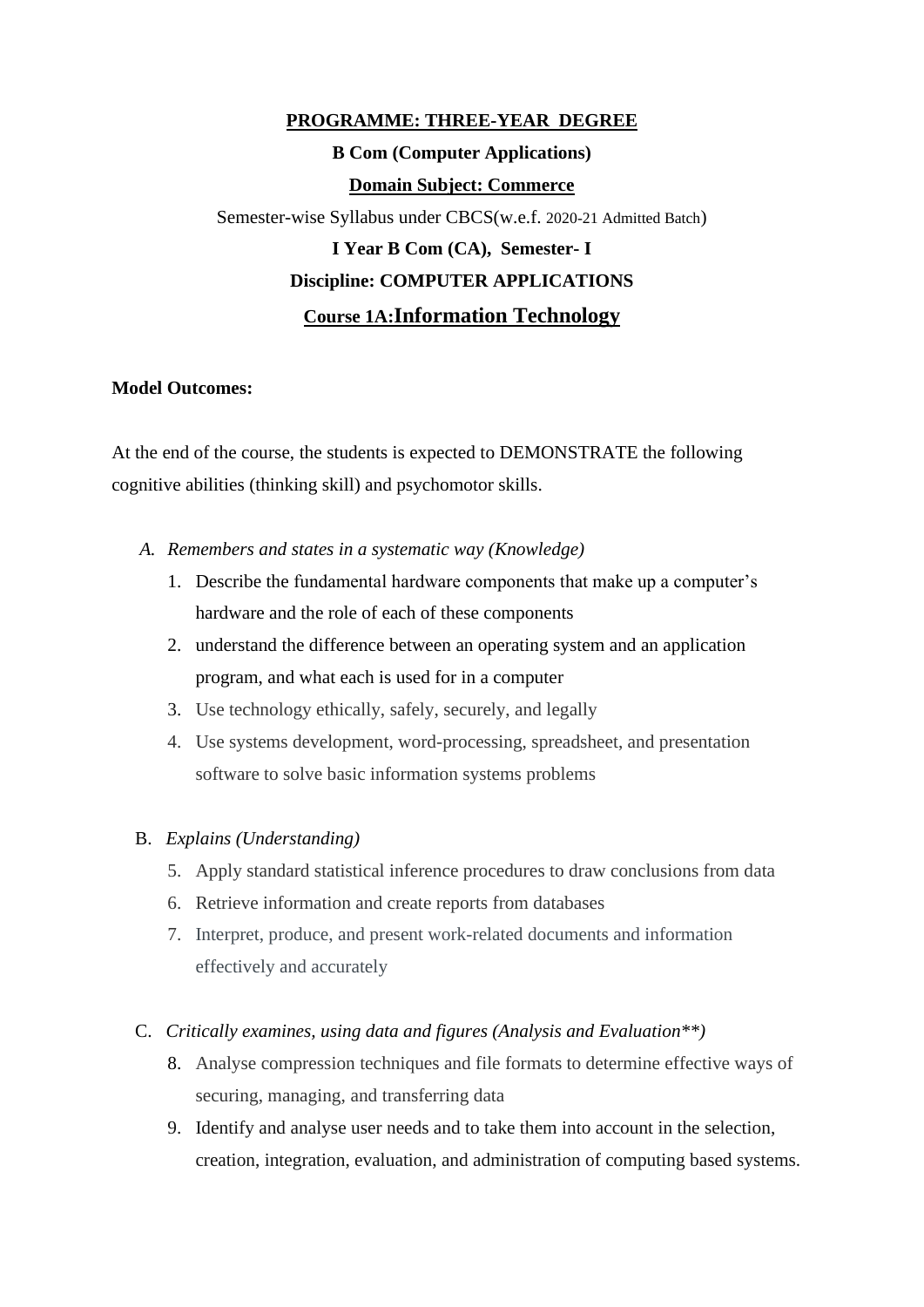- 10. Analyse a complex computing problem and to apply principles of computing and other relevant disciplines to identify solutions.
- 11. Identify and analyse computer hardware, software
- D. Working in 'Outside Syllabus *Area' under a Co-curricular Activity*(Creativity) Design, implement, and evaluate a computing-based solution to meet a given set of computing requirements in the context of the program's discipline.
- E. Efficiently learn and use Microsoft Office applications.

# **Syllabus:**

# **Course 1C :Information Technology**

(Five units with each unit having 12 hours of class work)

#### **Unit Details**

#### **I Introduction:**

Computer Definition - Characteristics and Limitations of Computer— Generations of Computer, Classification of Computers, Applications of Computer, Basic Components of PC, Computer Architecture - Primary and Secondary Memories- Input and Output Devices- Operating System- Function of Operating System- Types of Operating System- Languages and its Types

#### **II MS word:**

Word Processing – Features-Advantages and Applications- Parts of Word Window-Toolbar-Creating, Saving, Closing, Opening and Editing of a Document-Moving and Coping a Text-Formatting of Text and Paragraph- Bullets and Numbering-Find and Replace - Insertion of objects-Headers and Footers- Page Formatting- Auto Correct-Spelling and Grammar- Mail Merge- Macros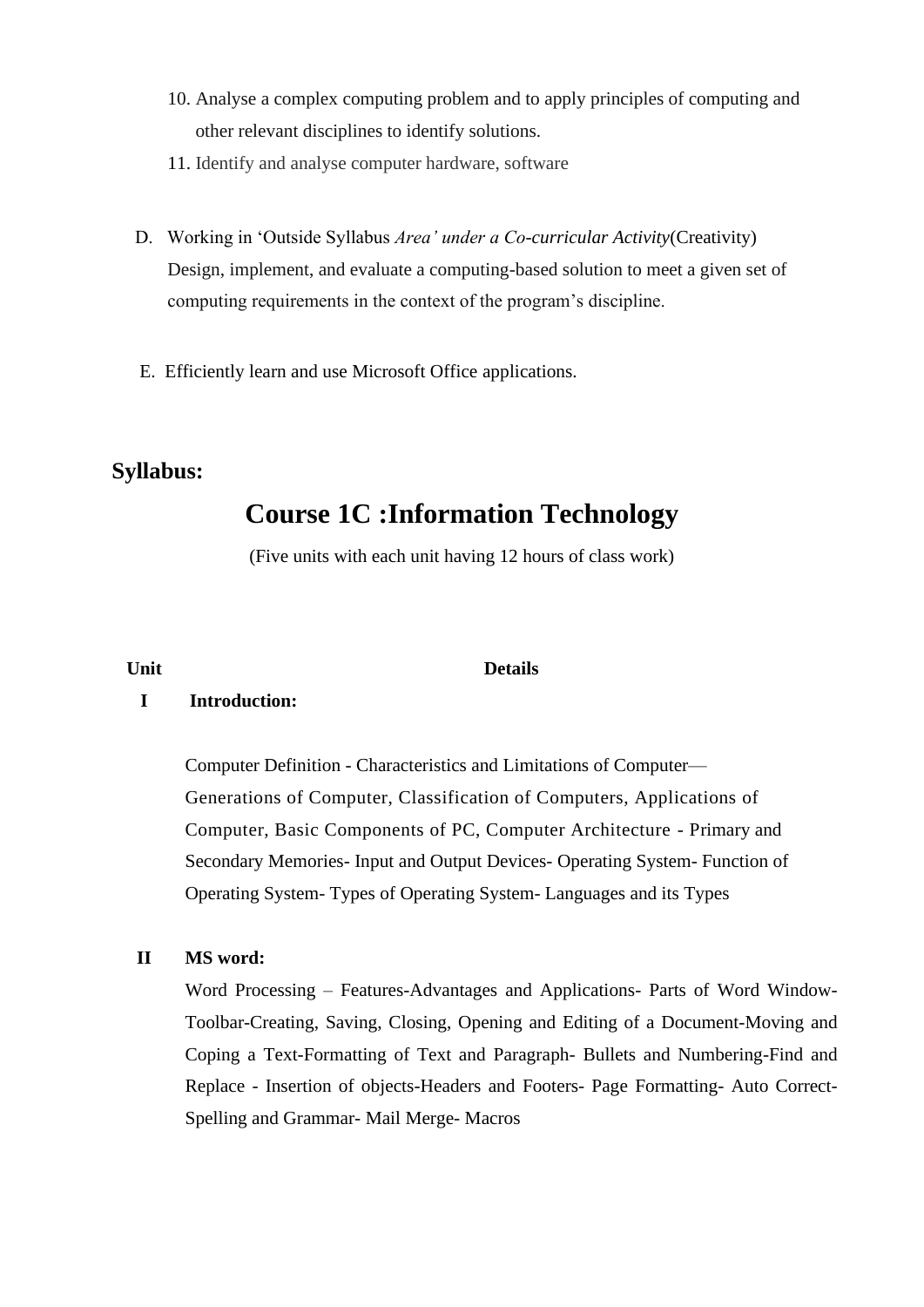#### **III MS Excel:**

Features – Spread Sheet-Workbook – Cell-Parts of a window-Saving, Closing, Opening of a Work Book – Editing – Advantages – Formulas- Types of Function-Templates – Macros – Sorting- Charts – Filtering.

#### **IV MS Power point:**

Introduction – Starting – Parts-Creating of Tables- Create Presentation – Templates-Auto Content Wizard-Slide Show-Editing of Presentation-Inserting Objects and charts

#### **V MS Access:**

Orientation to Microsoft Access - Create a Simple Access Database - Working with Table Data - Modify Table Data - Sort and Filter Records - Querying a Database - Create Basic Queries - Sort and Filter Data in a Query - Perform Calculations in a Query - Create Basic Access Forms - Work with Data on Access Forms - Create a Report - Add Controls to a Report - Format Reports

#### **Learning Resources (Course 1C:Information Technology)**

#### **References:**

- (1) P.Mohan computer fundamentals- HimalayaPublications.
- (2) R.K.Sharma and Shashi K Gupta, Computer Fundamentals Kalyani Publications
- (3) Fundamentals of Computers ByBalagurusamy, Mcgraw Hill
- (4) Computer Fundamentals Anita Goel Pearson India
- (5) Introduction to Computers Peter Norton
- (6) Fundamentals of Computers [Rajaraman V](https://www.amazon.in/s/ref=dp_byline_sr_book_1?ie=UTF8&field-author=Rajaraman+V&search-alias=stripbooks) [Adabala N](https://www.amazon.in/s/ref=dp_byline_sr_book_2?ie=UTF8&field-author=Adabala+N&search-alias=stripbooks)
- (7) Office 2010 All-in-One For Dummies [Peter Weverka](https://www.amazon.com/Peter-Weverka/e/B001HCZ9YM/ref=dp_byline_cont_book_1)
- (8) MS-Office [S.S. Shrivastava](https://www.amazon.in/s/ref=dp_byline_sr_book_1?ie=UTF8&field-author=S.S.+Shrivastava&search-alias=stripbooks)
- (9) MS-OFFICE 2010 Training Guide Prof. Satish Jain, M. Geetha, Kratik[aBPB](https://bpbonline.com/collections/vendors?q=BPB%20Publications)  [Publications](https://bpbonline.com/collections/vendors?q=BPB%20Publications)

#### **Online Resources:**

<https://support.office.com/en-us/office-training-center> <https://www.skillshare.com/browse/microsoft-office> [https://www.tutorialspoint.com/computer\\_fundamentals/index.htm](https://www.tutorialspoint.com/computer_fundamentals/index.htm) <https://www.javatpoint.com/computer-fundamentalstutorial> <https://edu.gcfglobal.org/en/subjects/office/>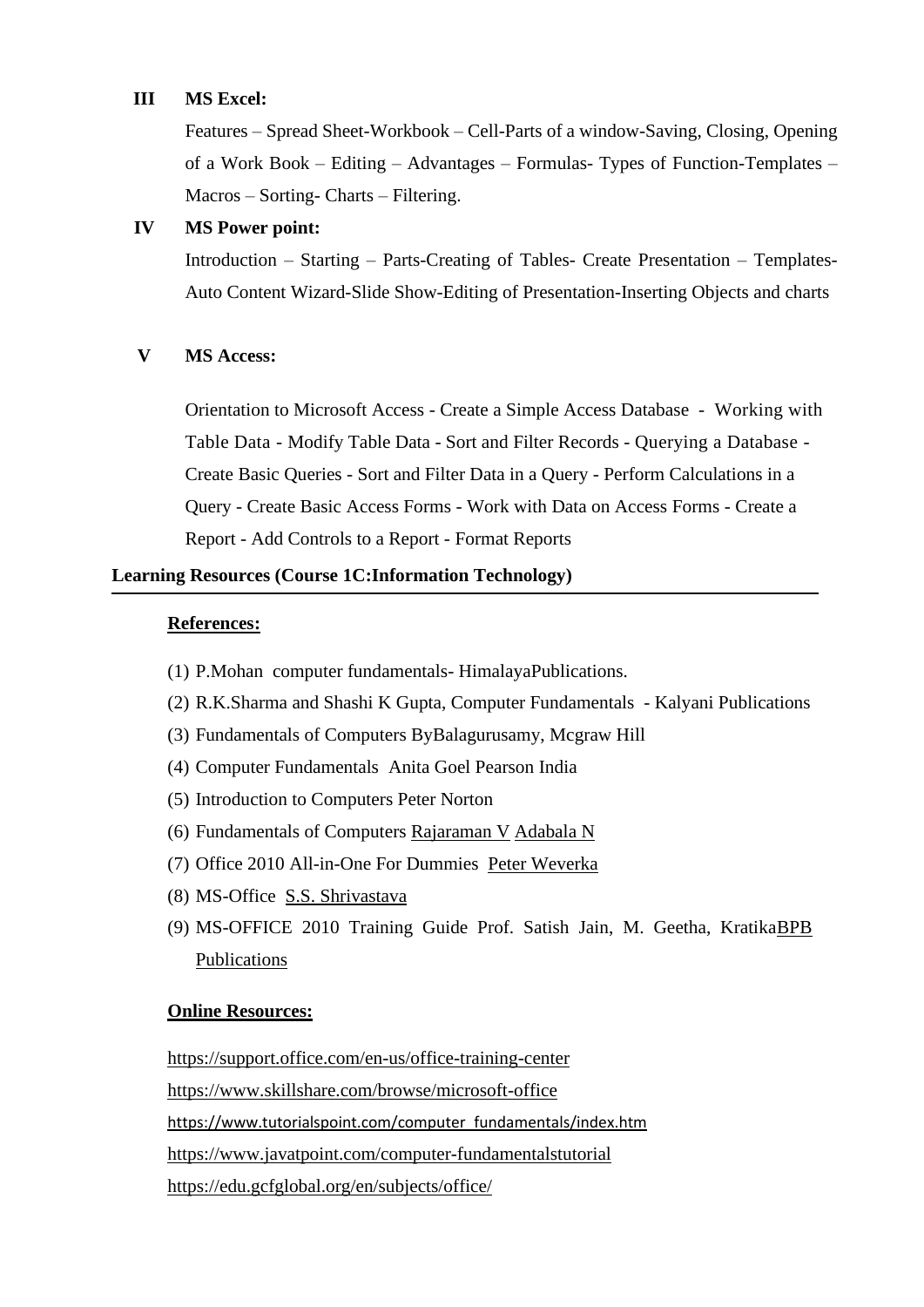https://www.microsoft.com/en-us/learning/training.aspx

#### **Practical Component: @ 2 hours/week/batch**

- ➢ MS word creation of documents letters invitations etc, tables, mailmerge, animations in word, formatting text
- ➢ MS Excel performing different formulas, creating charts,macros
- $\triangleright$  MS power point slide creation, creation of animation
- ➢ MS Access creation of database, forms and reports

#### **RECOMMENDED CO-CURRICULAR ACTIVITIES:**

(Co-curricular activities shall not promote copying from textbook or from others work and shall encourage self/independent and group learning)

#### **Measurable**

- 1. Assignments (in writing and doing forms on the aspects of syllabus content and outside the syllabus content. Shall be individual and challenging)
- 2. Student seminars (on topics of the syllabus and related aspects (individual activity)
- 3. Quiz (on topics where the content can be compiled by smaller aspects and data (Individuals or groups as teams))
- 4. Field studies (individual observations and recordings as per syllabus content and related areas (Individual or team activity)
- 5. Study projects (by very small groups of students on selected local real-time problems pertaining to syllabus or related areas. The individual participation and contribution of students shall be ensured (team activity))

#### **General**

- 1. Group Discussion
- 2. Visit to Software Technology parks / industries

#### **RECOMMENDED CONTINUOUS ASSESSMENT METHODS:**

Some of the following suggested assessment methodologies could be adopted;

- 1. The oral and written examinations (Scheduled and surprise tests),
- 2. Closed-book and open-book tests,
- 3. Coding exercises,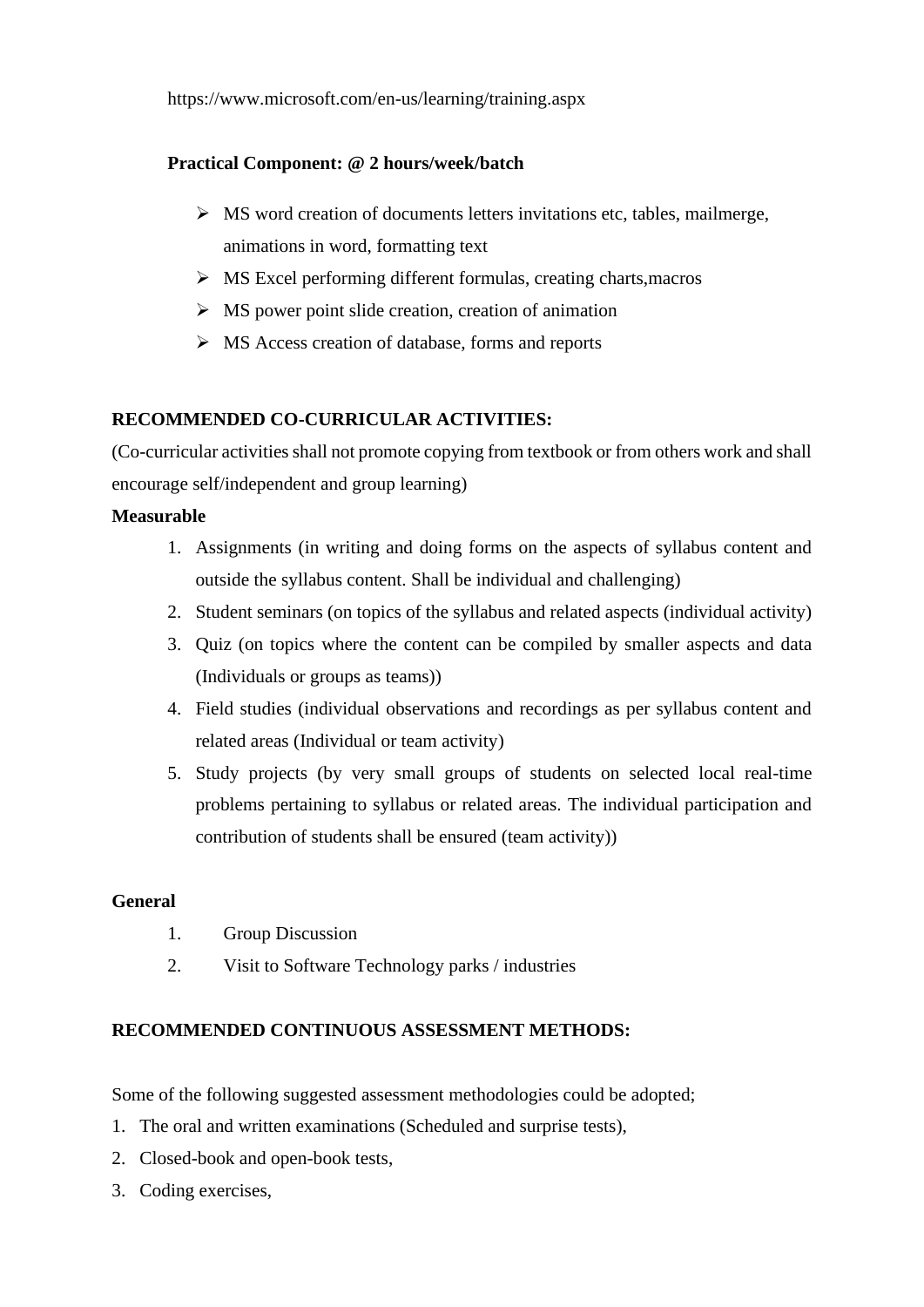- 4. Practical assignments and laboratory reports,
- 5. Observation of practical skills,
- 6. Individual and group project reports,
- 7. Efficient delivery using seminar presentations,
- 8. Viva voce interviews.
- 9. Computerized adaptive testing, literature surveys and evaluations,
- 10. Peers and self-assessment, outputs form individual and collaborative work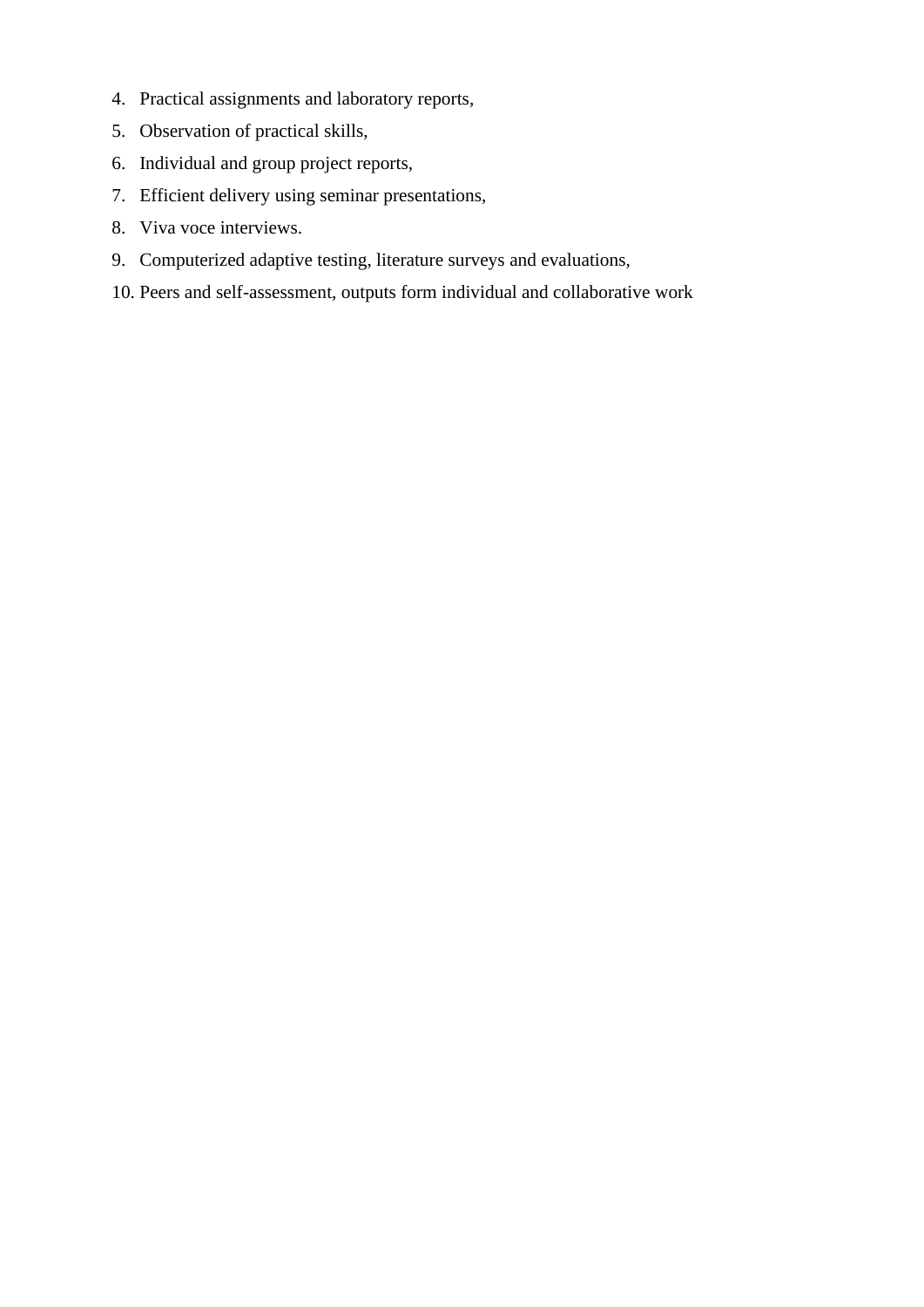#### **PROGRAMME: THREE-YEAR DEGREE**

#### **B Com (Computer Applications)**

#### **Domain Subject: Commerce**

Semester-wise Syllabus under CBCS(w.e.f. 2020-21 Admitted Batch)

# **I Year B Com (CA), Semester – II Discipline: COMPUTER APPLICATIONS**

#### **Course 2C: E- Commerce & Web Designing**

(Five units with each unit having 12 hours of class work)

#### **Learning Outcomes:**

At the end of the course, the students is expected to DEMONSTRATE the following cognitive abilities (thinking skill) and psychomotor skills.

- *B. Remembers and states in a systematic way (Knowledge)*
	- 1. Understand the foundations and importance of E-commerce
	- 2. Define Internet trading relationships including Business to Consumer, Business-to-Business, Intra-organizational
	- 3. Describe the infrastructure for E-commerce
	- 4. Discuss legal issues and privacy in E-Commerce
	- 5. Understand the principles of creating an effective web page, including an in-depth consideration of information architecture
- B. *Explains (Understanding)*
	- 6. Recognize and discuss global E-commerce issues
	- 7. Learn the language of the web: HTML and CSS.
- C. *Critically examines, using data and figures (Analysis and Evaluation)*
	- 8. Analyze the impact of E-commerce on business models and strategy
	- 9. Assess electronic payment systems
	- 10. Exploring a web development framework as an implementation example and create dynamically generated web site complete with user accounts, page level security, modular design using css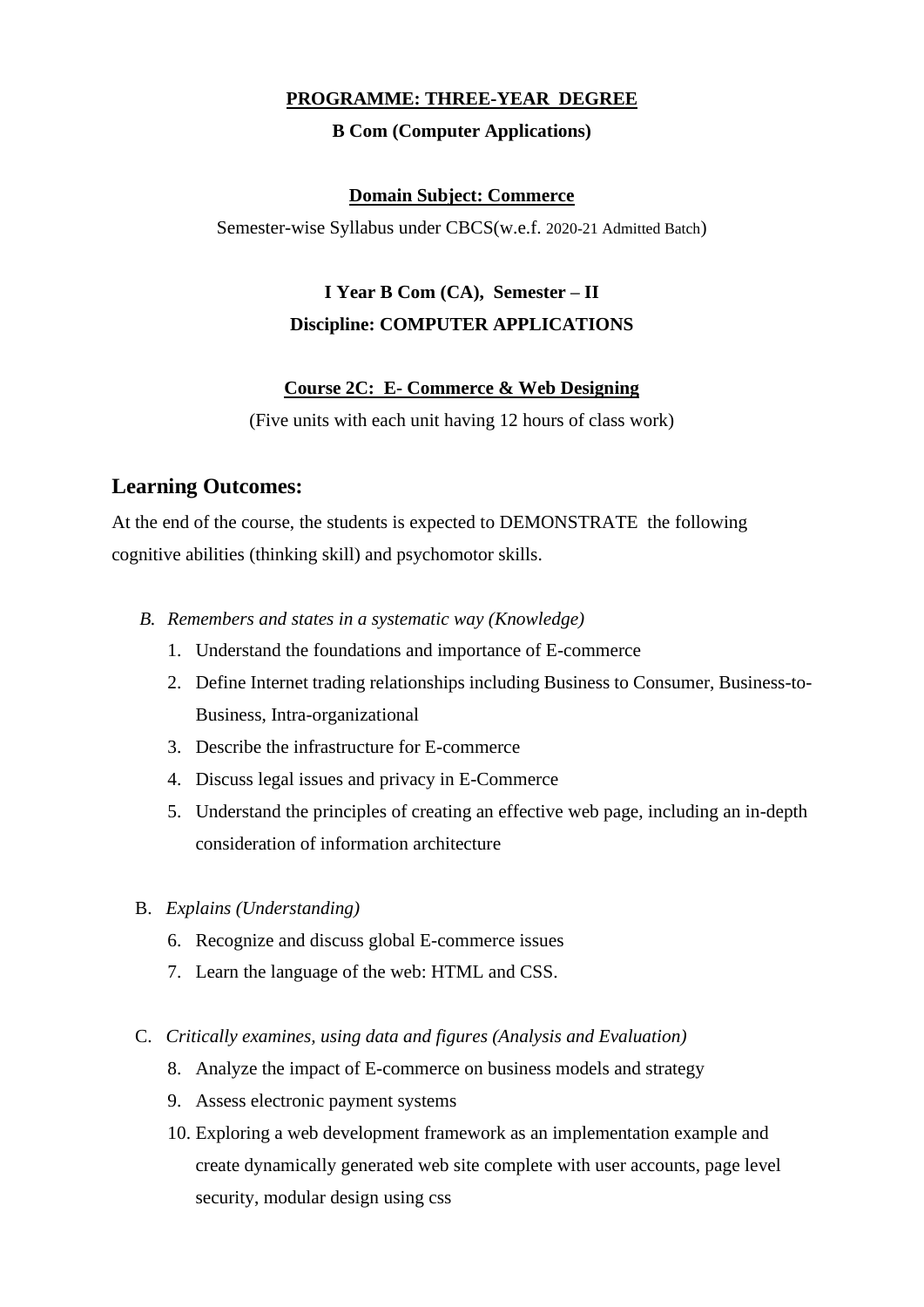D. Working in 'Outside Syllabus *Area' under a Co-curricular Activity*(Creativity) Use the Systems Design Approach to implement websites with the following steps:

- Define purpose of the site and subsections
- Identify the audience
- Design and/or collect site content
- Design the website theme and navigational structure
- Design & develop web pages including: CSS Style Rules, Typography, Hyperlinks, Lists, Tables, Frames, Forms, Images, Behaviours, CSS Layouts

E. Build a site based on the design decisions and progressively incorporate tools and techniques covered

#### **SYLLABUS**

#### **Course 2C: E-commerce & Web Designing**

**Unit Details**

#### **I Unit I: Introduction:**

Meaning, Nature, Concepts, Advantages, Disadvantages and reasons for Transacting Online, Types of E-Commerce, e-commerce Business Models (Introduction , Key Elements of a Business Model And Categorizing Major E-Commerce Business Models), Forces Behind e-commerce.

**Technology used in E-commerce:** The dynamics of World Wide Web and Internet (Meaning, EvolutionAnd Features); Designing, Building and Launching e-commerce website (A systematic approach involving decisions regarding selection of hardware, software, outsourcing Vs. in-house development of a website)

#### **II Unit-II: E-payment System:**

Models and methods of e–payments (Debit Card, Credit Card, Smart Cards, e-money), Digital Signatures (Procedure, Working And Legal Position), Payment Gateways, Online Banking (Meaning, Concepts, Importance, Electronic Fund Transfer, Automated Clearing House, Automated Ledger Posting), Risks Involved in e-payments.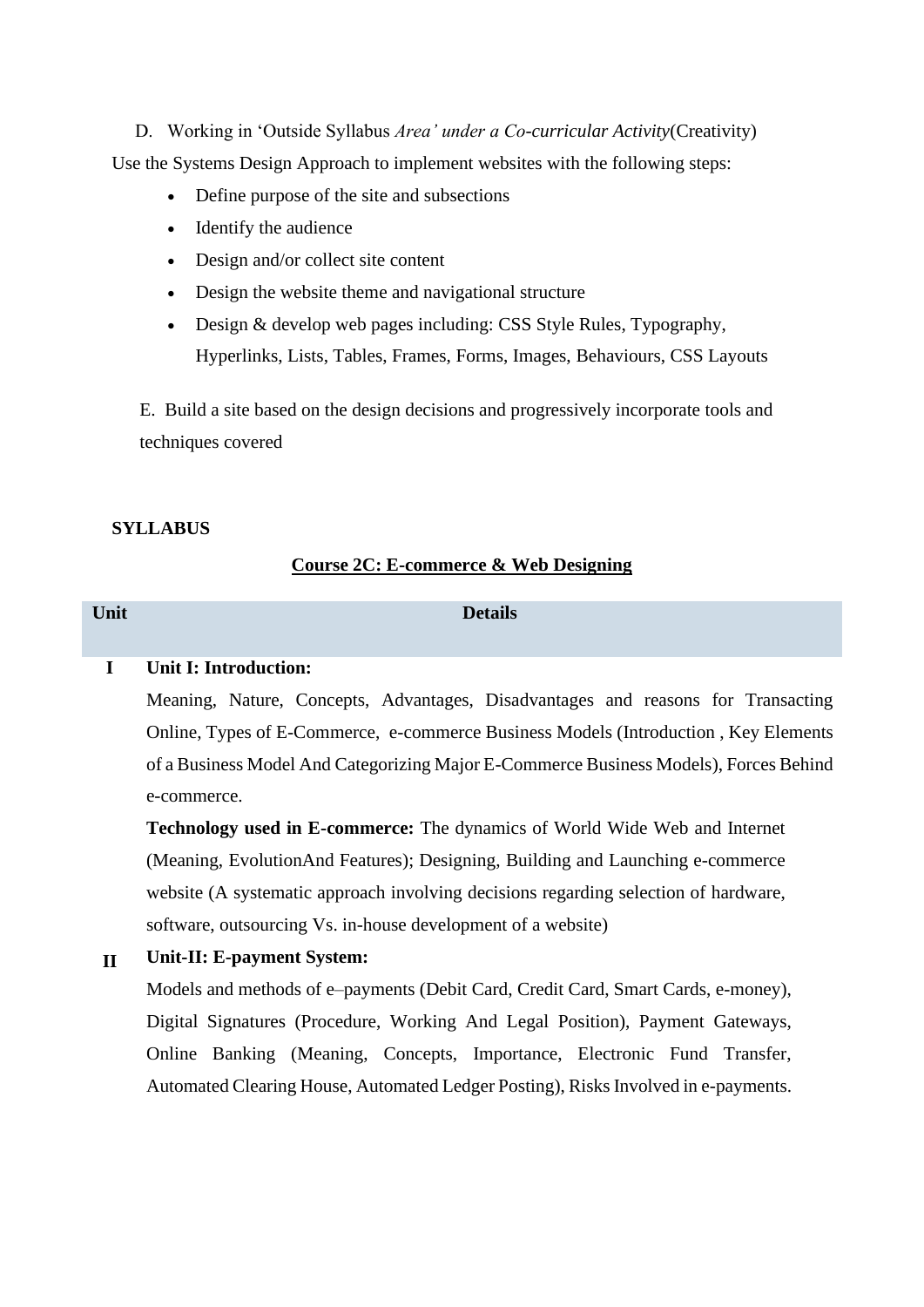#### **III Unit-III: On-line Business Transactions:**

Meaning, Purpose, Advantages and Disadvantages of Transacting Online, E-Commerce Applications in Various Industries Like {Banking, Insurance, Payment of Utility Bills, Online Marketing, E-Tailing (Popularity, Benefits, Problems and Features), Online Services (Financial, Travel and Career), Auctions, Online Portal, Online Learning, Publishing and Entertainment} Online Shopping (Amazon, Snap Deal, Alibaba, Flipkart, etc.)

#### **IV Unit-IV: Website designing**

Designing a home page, HTML document, Anchor tag Hyperlinks, Head and body section, Header Section, Title, Prologue, Links, Colorful Pages, Comment, Body Section, Heading Horizontal Ruler, Paragraph, Tabs, Images And Pictures, Lists and Their Types, Nested Lists, Table Handling.

Frames: Frameset Definition, Frame Definition, Nested Framesets, Forms and Form Elements. DHTML and Style Sheets: Defining Styles, elements of Styles, linking a style sheet to a HTML Document, Inline Styles, External Style Sheets, Internal Style Sheets & Multiple Style Sheets.

#### **V Unit V: Security and Encryption:**

Need and Concepts, E-Commerce Security Environment: (Dimension, Definition and Scope Of E-Security), Security Threats in The E-Commerce Environment (Security Intrusions And Breaches, Attacking Methods Like Hacking, Sniffing, Cyber-Vandalism Etc.), Technology Solutions (Encryption, Security Channels Of Communication, Protecting Networks And Protecting Servers And Clients)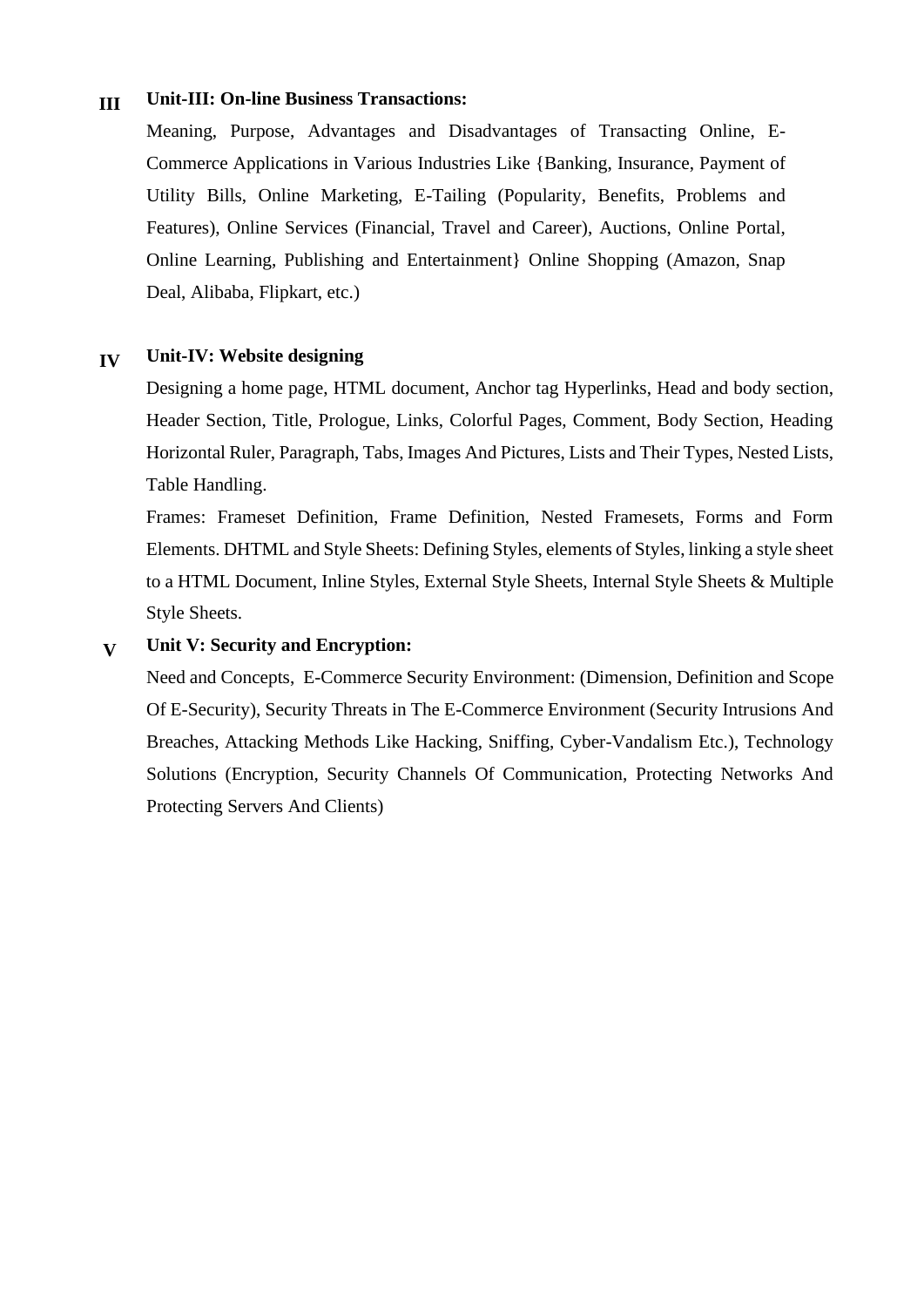#### **References:**

- $(1)$  E-commerce and E-business Himalaya publishers
- (2) E-Commerce by Kenneth C Laudon, PEARSON INDIA
- (3) Web Design: Introductory with MindTap Jennifer T Campbell, Cengage India
- (4) HTML & WEB DESIGN:TIPS& TECHNIQUES JAMSA, KRIS, McGraw Hill
- (5) Fundamentals Of Web Development by Randy Connolly, Ricardo Hoar, Pearson
- (6) HTML & CSS: COMPLETE REFERENCE POWELL,THOMAS, McGrawHill

#### **Online Resources:**

http://www.kartrocket.com http://www.e-commerceceo.com http://www.fastspring.com <https://teamtreehouse.com/tracks/web-design>

#### **Practical Component:@ 2 hours/week/batch**

- 1. Creation of simple web page using formatting tags
- 2. Creation of lists and tables with attributes
- 3. Creation ofhyperlinks and including images
- 4. Creation of forms
- 5. Creation of framesets
- 6. Cascading style sheets inline, internal and external

#### **RECOMMENDED CO-CURRICULAR ACTIVITIES:**

(Co-curricular activities shall not promote copying from textbook or from others work and shall encourage self/independent and group learning)

#### **MEASURABLE**

- 1. Assignments (in writing and doing forms on the aspects of syllabus content and outside the syllabus content. Shall be individual and challenging)
- 2. Student seminars (on topics of the syllabus and related aspects (individual activity)
- 3. Quiz (on topics where the content can be compiled by smaller aspects and data (Individuals or groups as teams)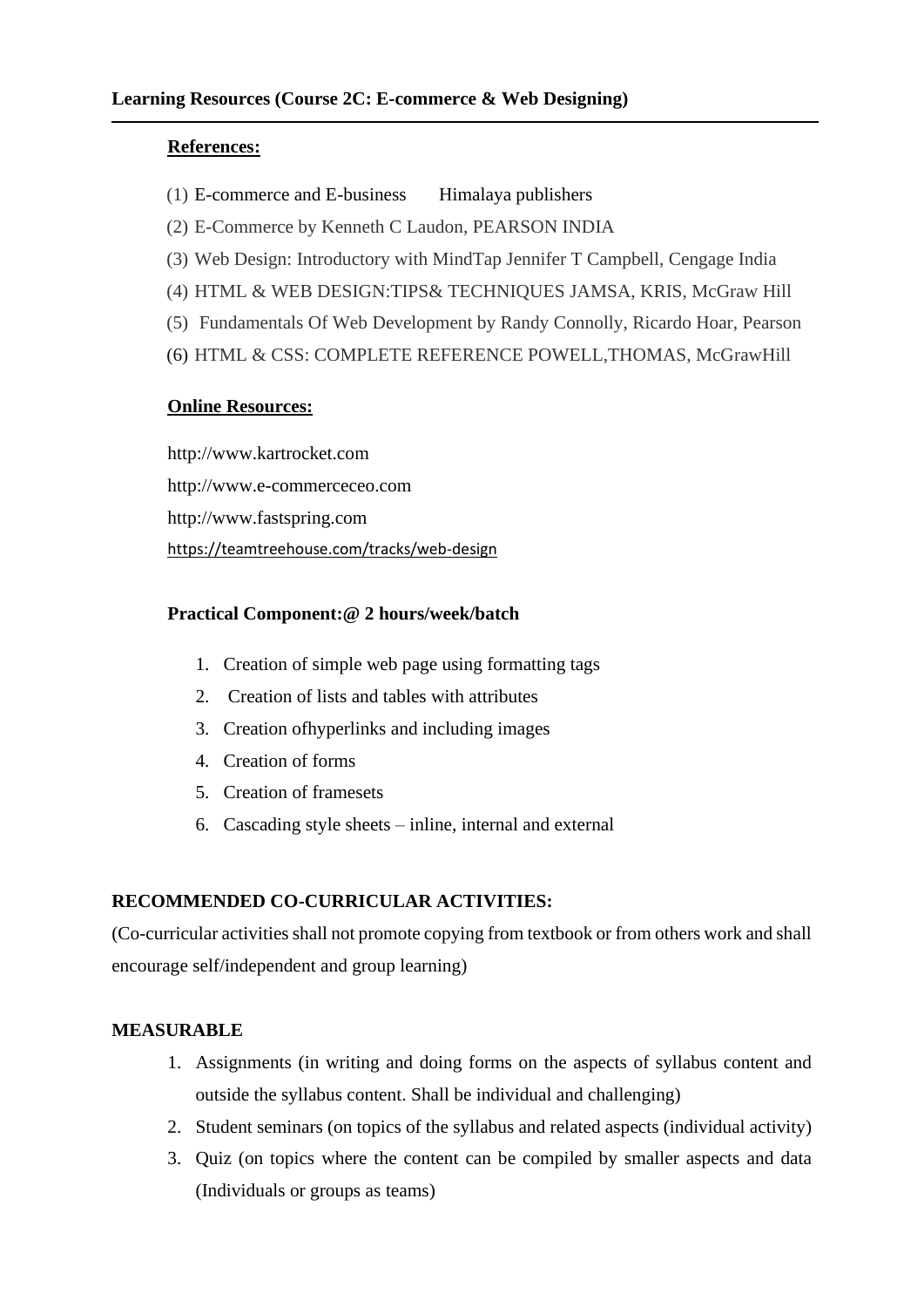- 4. Field studies (individual observations and recordings as per syllabus content and related areas (Individual or team activity)
- 5. Study projects (by very small groups of students on selected local real-time problems pertaining to syllabus or related areas. The individual participation and contribution of students shall be ensured (team activity)

#### **GENERAL**

Group Discussion

Visit to Software Technology parks / industries

#### **RECOMMENDED CONTINUOUS ASSESSMENT METHODS:**

Some of the following suggested assessment methodologies could be adopted;

- 1. The oral and written examinations (Scheduled and surprise tests),
- 2. Closed-book and open-book tests,
- 3. Coding exercises,
- 4. Practical assignments and laboratory reports,
- 5. Observation of practical skills,
- 6. Individual and group project reports,
- 7. Efficient delivery using seminar presentations,
- 8. Viva voce interviews.
- 9. Computerized adaptive testing, literature surveys and evaluations,
- 10. Peers and self-assessment, outputs form individual and collaborative work

# **PROGRAMME: THREE-YEAR DEGREE**

**B Com (Computer Applications)**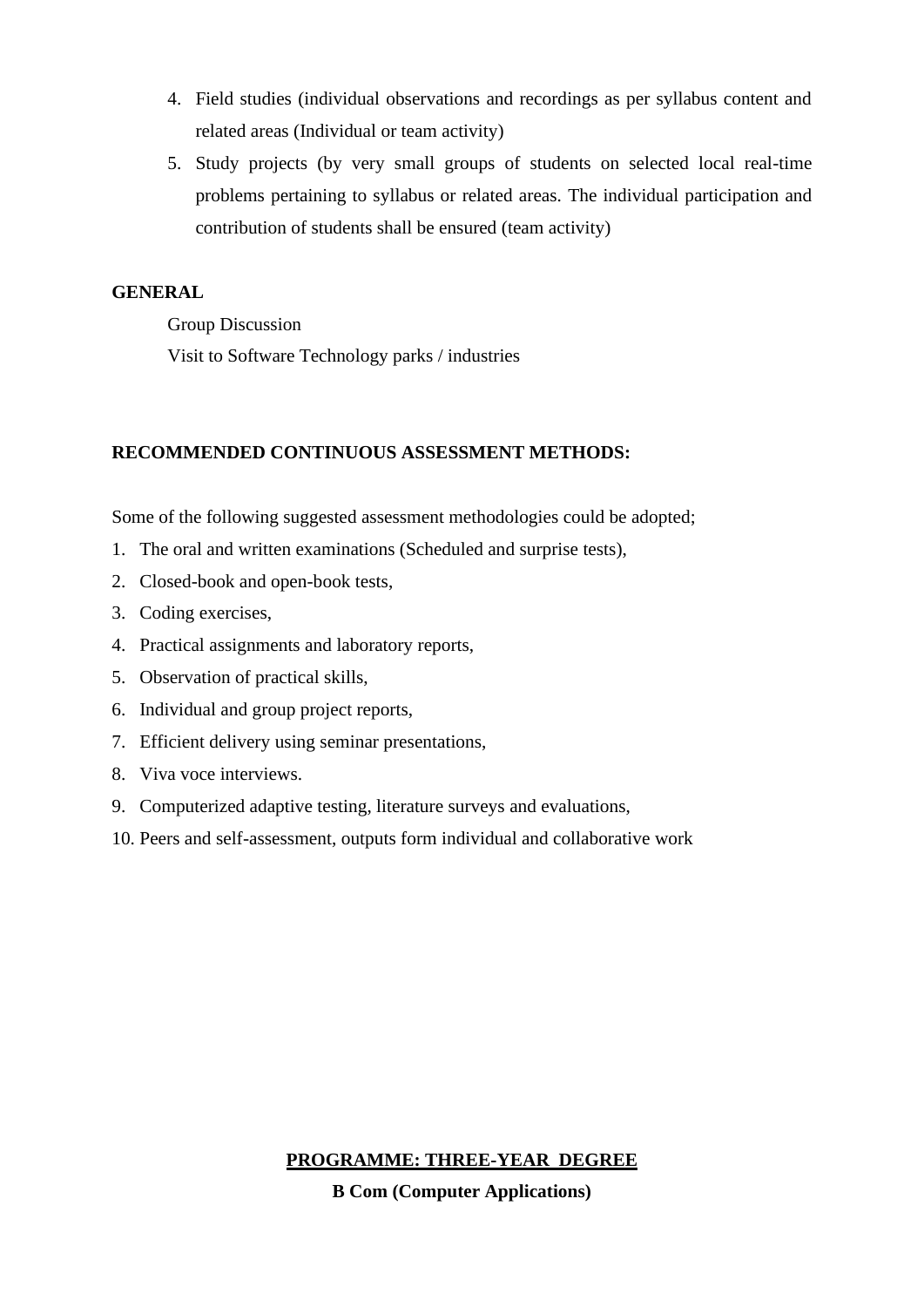#### **Domain Subject: Commerce**

Semester-wise Syllabus under CBCS(w.e.f. 2020-21 Admitted Batch)

# **I Year B Com (CA), Semester – III Discipline: COMPUTER APPLICATIONS Course 3C: Programming with C & C++**

(Five units with each unit having 12 hours of class work)

#### **Model Outcomes:**

At the end of the course, the students is expected to DEMONSTRATE the following cognitive abilities (thinking skill) and psychomotor skills.

- *C. Remembers and states in a systematic way (Knowledge)*
	- 1. Develop programming skills
	- 2. Declaration of variables and constants use of operators and expressions
	- 3. learn the syntax and semantics of programming language
	- 4. Be familiar with programming environment of C and C++
	- 5. Ability to work with textual information (characters and strings) & arrays
- *D. Explains (Understanding)*
	- 6. Understanding a functional hierarchical code organization
	- 7. Understanding a concept of object thinking within the framework of functional model
	- 8. Write program on a computer, edit, compile, debug, correct, recompile and run it
- *E. Critically examines, using data and figures (Analysis and Evaluation)*
	- 9. Choose the right data representation formats based on the requirements of the problem
	- 10. Analyze how C++ improves C with object-oriented features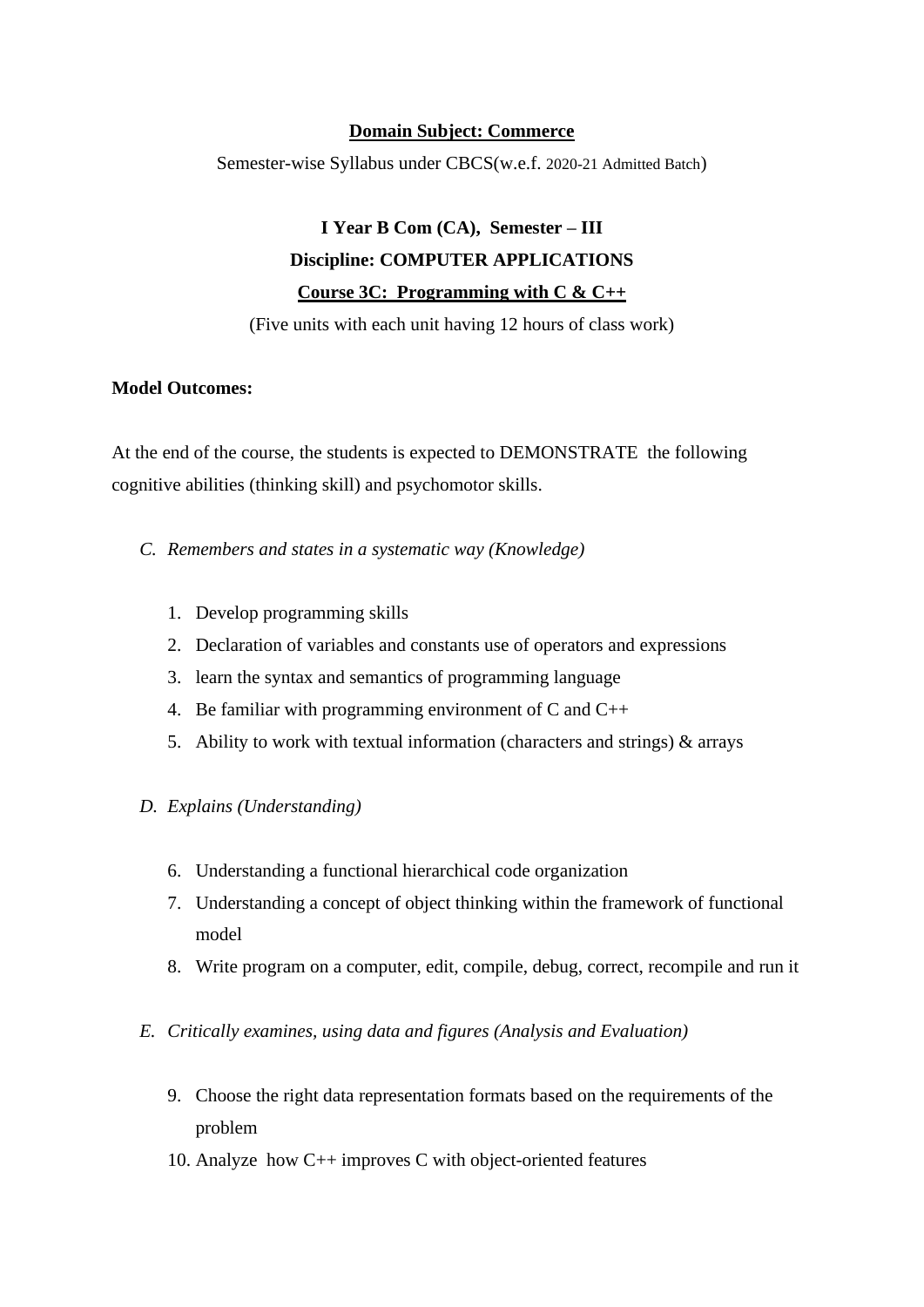- 11. Evaluate comparisons and limitations of the various programming constructs and choose correctone for the task in hand.
- D. Working in 'Outside Syllabus *Area' under a Co-curricular Activity*(Creativity)

Planning of structure and content, writing, updating and modifying computer programs for user solutions

E. Exploring C programming and Design C++ classes for code reuse (Practical skills\*\*\*)

#### **SYLLABUS**

#### **Course 3C: Programming with C & C++**

| Unit |                                             | <b>Details</b>                                                        |  |
|------|---------------------------------------------|-----------------------------------------------------------------------|--|
|      | <b>Introduction and Control Structures:</b> |                                                                       |  |
|      |                                             | History of C; Structure of C program C character set Tokens Constants |  |

History of 'C' - Structure of C program – C character set, Tokens, Constants, Variables, Keywords, Identifiers – C data types - C operators - Standard I/O in C - Applying if and Switch Statements

#### **II Loops And Arrays:**

Use of While, Do While and For Loops - Use of Break and Continue Statements - Array Notation and Representation - Manipulating Array Elements - Using Multi Dimensional Arrays

#### **III Strings and Functions:**

Declaration and Initialization of String Variables - String Handling Functions -Defining Functions -Function Call - Call By Value, Call By Reference – Recursion

#### **IV Classes and Objects**

Introduction to OOP and its basic features - C++ program structure - Classes and objects - Friend Functions-Constructor – Types of constructors – Destructors.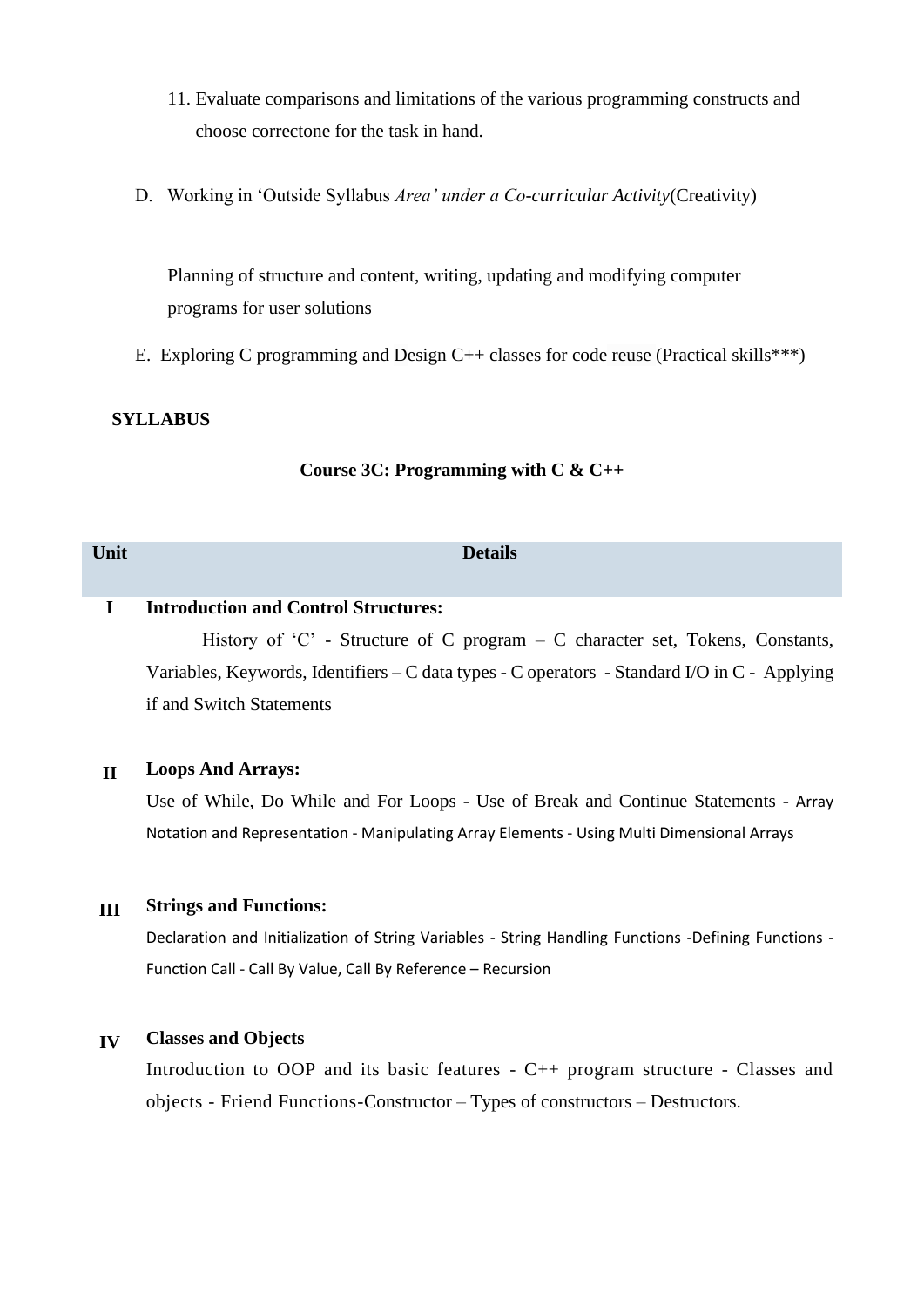#### **V Inheritance:**

Inheritance - Types of Inheritance -Types of derivation- Public – Private - Protected Hierarchical Inheritance - Multilevel Inheritance – Multiple Inheritance - Hybrid Inheritance

#### **Learning Resources (Course 3C: : Programming with C & C++)**

#### **References:**

- (1) E. Balagurusamy "Object oriented programming with C++
- (2) R.Ravichandran "Programming with C++"
- (3) Mastering C by K R Venugopal and Sudeep R Prasad, McGraw Hill
- (4) Expert C Programming: Deep Secrets Kindle Edition [Peter van der Linden](https://www.amazon.in/Peter-van-der-Linden/e/B000APA8Y8/ref=dp_byline_cont_ebooks_1)
- (5) Let Us C [YashavantKanetkar](https://www.amazon.in/s/ref=dp_byline_sr_book_1?ie=UTF8&field-author=Yashavant+Kanetkar&search-alias=stripbooks)
- (6) The C++ Programming Language [Bjarne Stroustrup](https://www.amazon.com/Bjarne-Stroustrup/e/B000AQ349S/ref=dp_byline_cont_book_1)
- (7) C++ Primer [Stanley B. Lippman,](https://www.amazon.com/Stanley-B-Lippman/e/B000APLJ0A/ref=dp_byline_cont_book_1) [Josée Lajoie,](https://www.amazon.com/Jos%C3%A9e-Lajoie/e/B00DDCL74A/ref=dp_byline_cont_book_2) [Barbara E. Moo](https://www.amazon.com/Barbara-E-Moo/e/B07JJLWFV3/ref=dp_byline_cont_book_3)

#### **Online Resources:**

[https://www.tutorialspoint.com/cprogramming/index.html](https://www.tutorialspoint.com/cprogramming/index.htm)

<https://www.learn-c.org/>

<https://www.programiz.com/c-programming>

<https://www.w3schools.in/c-tutorial/>

<https://www.cprogramming.com/tutorial/c-tutorial.html>

[https://www.tutorialspoint.com/cplusplus/index.html](https://www.tutorialspoint.com/cplusplus/index.htm)

https://www.programiz.com/cpp-programminghttp://www.cplusplus.com/doc/tutorial/

<https://www.learn-cpp.org/>

https://www.javatpoint.com/cpp-tutorial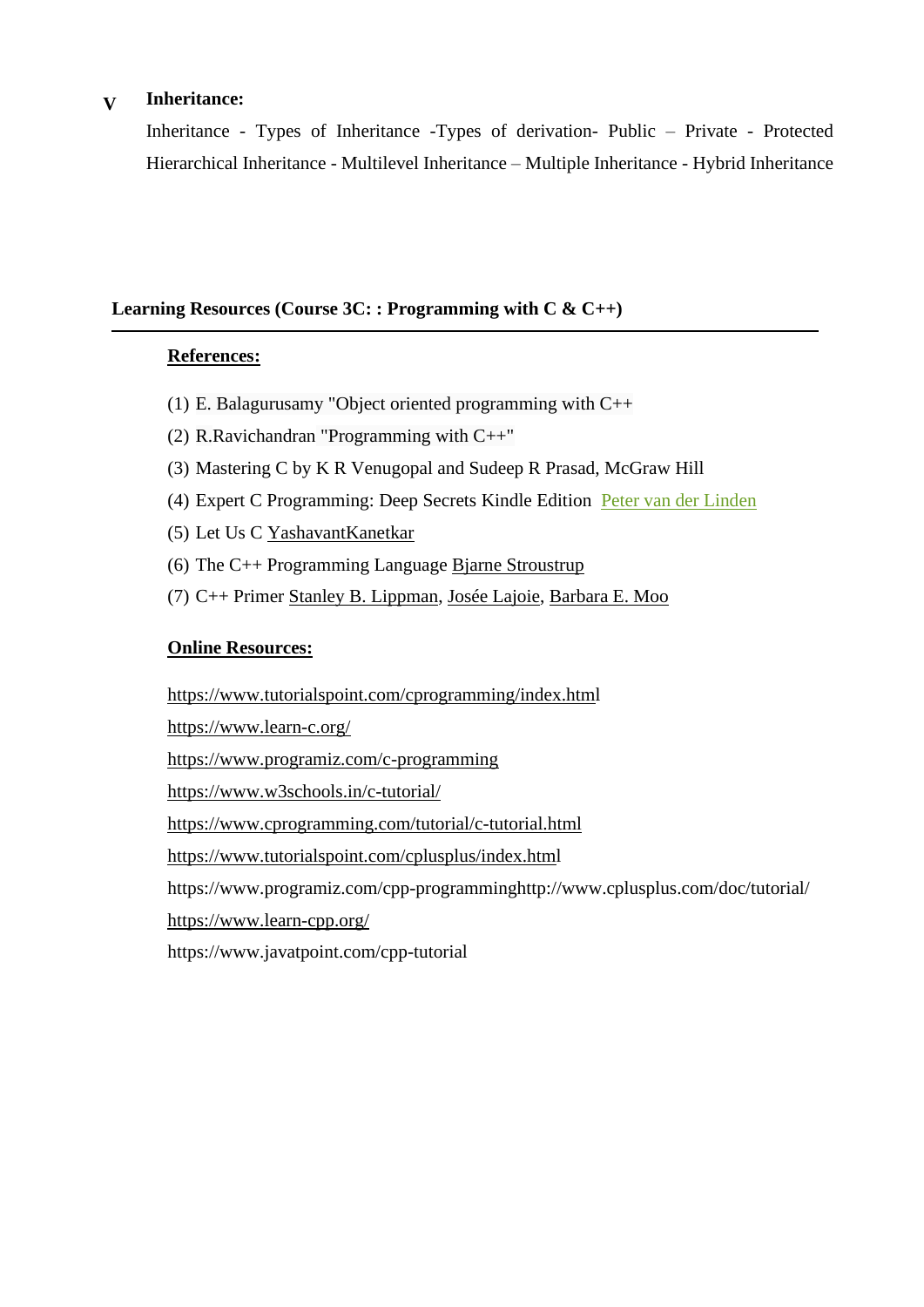#### **Practical Component: @ 2 hours/week/batch**

- 1. Write C programs for
	- a. Fibonacci Series
	- b. Prime number
	- c. Palindrome number
	- d. Armstrong number.
- 2. 'C' program for multiplication of two matrices
- 3. 'C' program to implement string functions
- 4. 'C' program to swap numbers
- 5. 'C' program to calculate factorial using recursion
- 6. 'C++' program to perform addition of two complex numbers using constructor
- 7. Write a program to find the largest of two given numbers in two different classes using friend function
- 8. Program to add two matrices using dynamic contructor
- 9. Implement a class string containing the following functions:
	- a. Overload + operator to carry out the concatenation of strings.
	- b. Overload  $=$  operator to carry out the comparison of strings.
- 10. Program to implement inheritance.

#### **RECOMMENDED CO-CURRICULAR ACTIVITIES:**

(Co-curricular activities shall not promote copying from textbook or from others work and shall encourage self/independent and group learning)

#### **MEASURABLE**

- 1. Assignments (in writing and doing forms on the aspects of syllabus content and outside the syllabus content. Shall be individual and challenging)
- 2. Student seminars (on topics of the syllabus and related aspects (individual activity)
- 3. Quiz (on topics where the content can be compiled by smaller aspects and data (Individuals or groups as teams)
- 4. Field studies (individual observations and recordings as per syllabus content and related areas (Individual or team activity)
- 5. Study projects (by very small groups of students on selected local real-time problems pertaining to syllabus or related areas. The individual participation and contribution of students shall be ensured (team activity))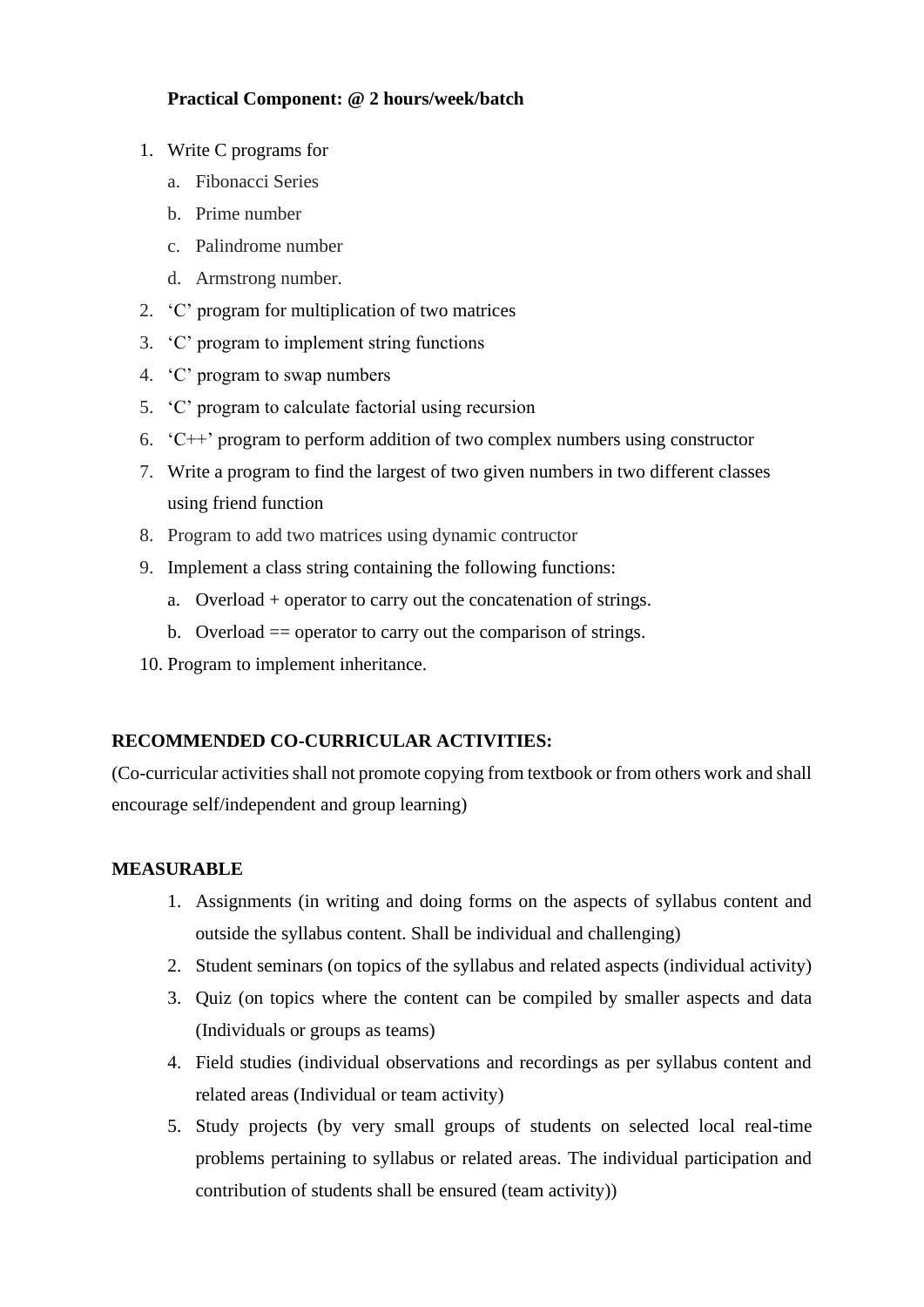#### **General**

Group Discussion

Visit to Software Technology parks / industries

#### **RECOMMENDED CONTINUOUS ASSESSMENT METHODS:**

Some of the following suggested assessment methodologies could be adopted:

- 1. The oral and written examinations (Scheduled and surprise tests),
- 2. Closed-book and open-book tests,
- 3. Coding exercises,
- 4. Practical assignments and laboratory reports,
- 5. Observation of practical skills,
- 6. Individual and group project reports,
- 7. Efficient delivery using seminar presentations,
- 8. Viva voce interviews.
- 9. Computerized adaptive testing, literature surveys and evaluations,
- 10. Peers and self-assessment, outputs form individual and collaborative work

**PROGRAMME: THREE-YEAR DEGREE B Com (Computer Applications)**

**Domain Subject: Commerce**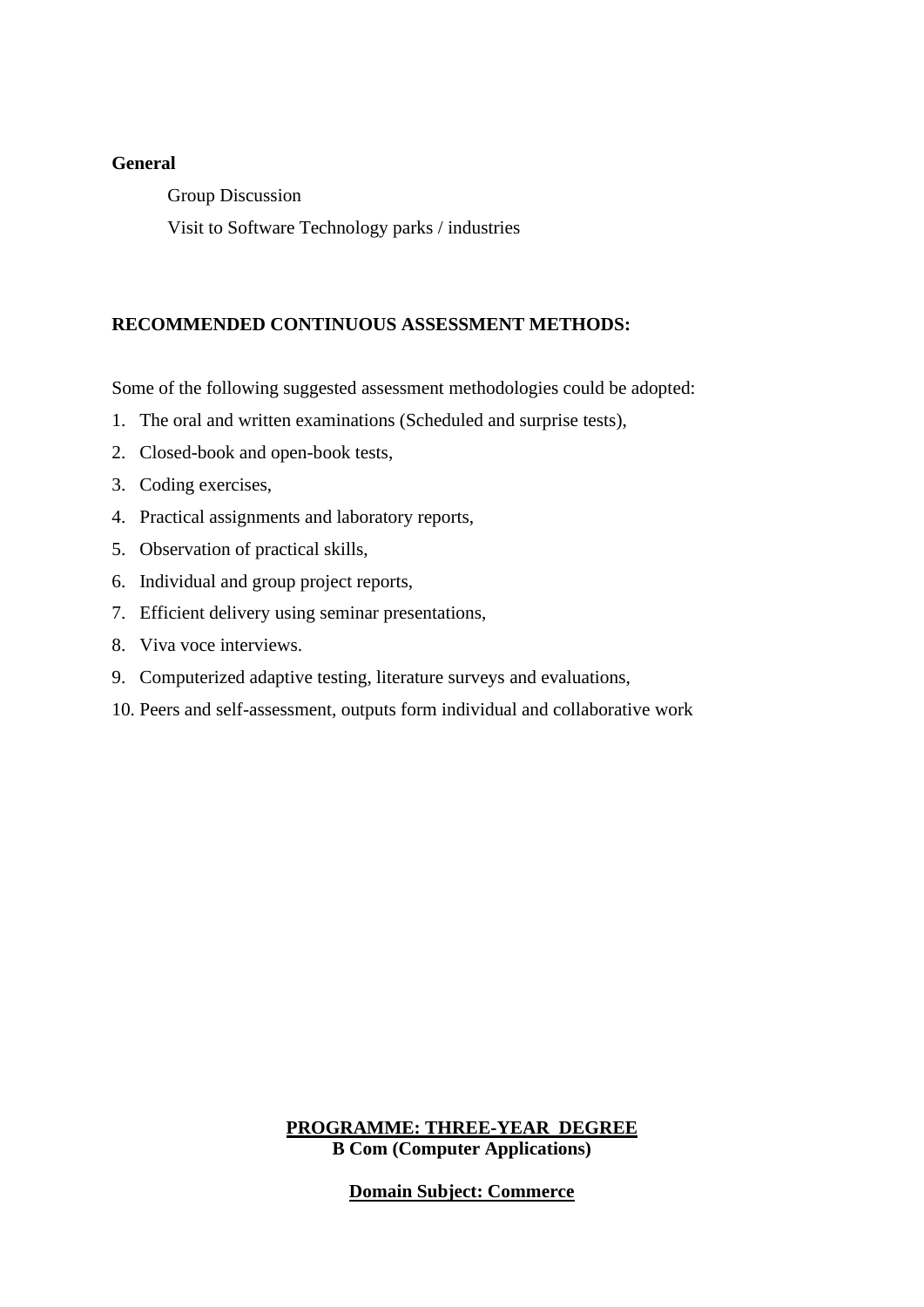Semester-wise Syllabus under CBCS(w.e.f. 2020-21 Admitted Batch)

### **Course 3F:Database Management System**

(Five units with each unit having 12 hours of class work)

#### **Model Outcomes for Database Management System**

At the end of the course, the students is expected to DEMONSTRATE the following cognitive abilities (thinking skill) and psychomotor skills.

- *F. Remembers and states in a systematic way (Knowledge)*
	- 1. Understand the role of a database management system in an organization.
	- 2. Understand basic database concepts, including the structure and operation of the relational data model.
	- 3. Understand and successfully apply logical database design principles, including E-R diagrams and database normalization
	- 4. Understand Functional Dependency and Functional Decomposition
- *G. Explains (Understanding)*
	- 5. To design and build a simple database system and demonstrate competence with the fundamental tasks involved with modeling, designing, and implementing a DBMS.
	- 6. Perform PL/SQL programming using concept of Cursor Management, Error Handling, Packages
- *H. Critically examines, using data and figures (Analysis and Evaluation)*
	- 7. Apply various Normalization techniques
	- 8. Model an application's data requirements using conceptual modeling tools like ER diagrams and design database schemas based on the conceptual model
- D. Working in 'Outside Syllabus *Area' under a Co-curricular Activity*(Creativity) Design and implement a small database project

 E. Construct simple and moderately advanced database queries using Structured Query Language (SQL)(Practical skills)

**SYLLABUS**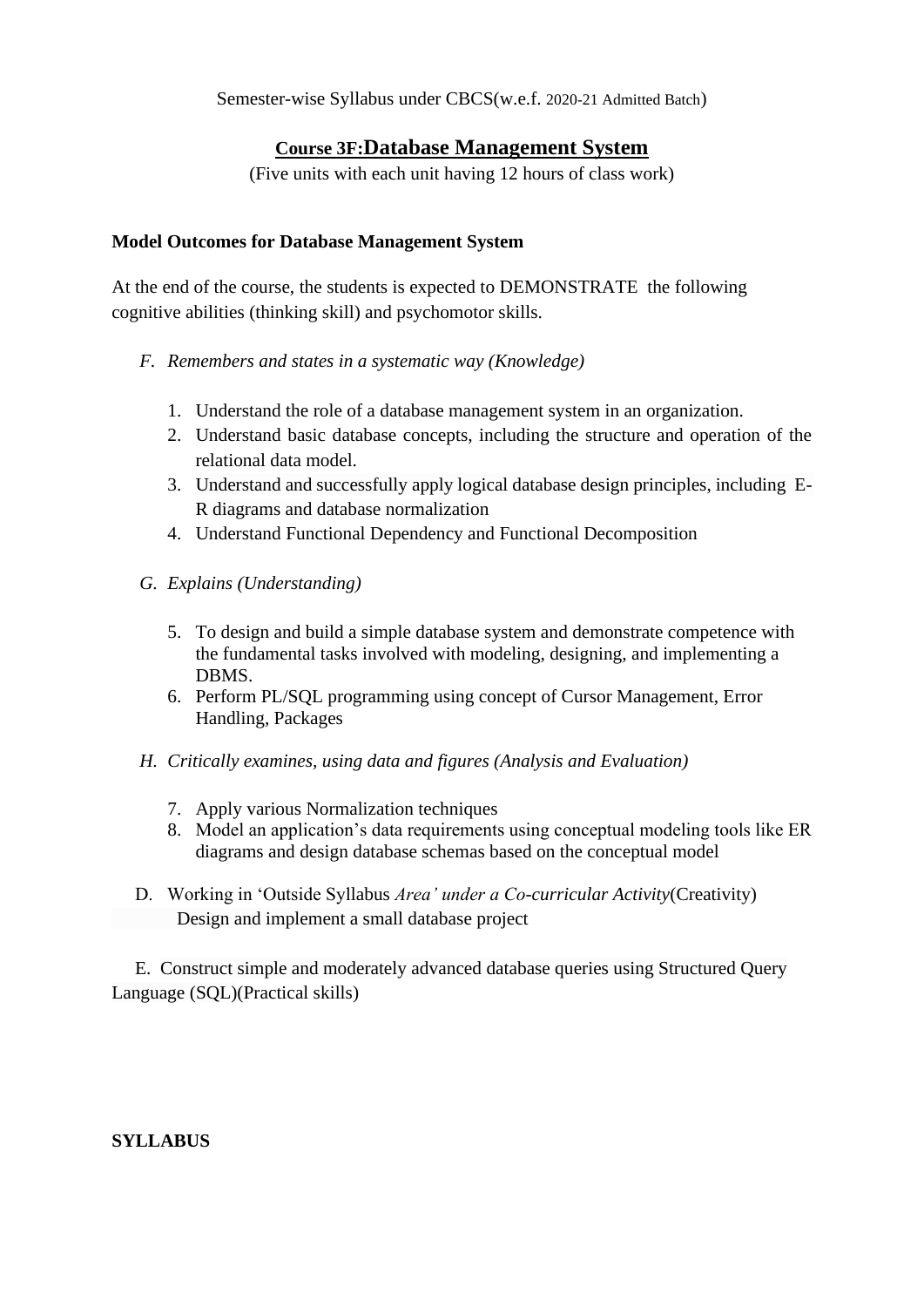## **Unit Details I Overview of Database Management System**

Introduction, Data and Information, Database, Database Management System, Objectives of DBMS, Evolution of Database Management System, Classification of Database Management System.

#### **II File-Based System**

File Based System. Drawbacks of File-Based System, DBMS Approach, Advantage of DBMS, Data Models, Components of Database System, Database Architecture, DBMS Vendors and their products.

#### **III Entity-Relationship Model:**

Introduction, The Building Blocks of an Entity-Relationship, Classification of Entity Set, Attribute Classification, Relationship Degree, Relationship Classification, Generalization and Specialization, Aggregation and Composition, CODD's Rules, Relational Data Model, Concept of Relational Integrity.

#### **IV Structured Query Language**

Introduction, History of SQL Standards, Commands in SQL, Data types in SQL, Data Definition Language (DDL),Selection Operation Projection Operation, Aggregate Functions, Data Manipulation Language, Table Modification, Table Truncation, Imposition of Constraints, Set Operations.

## **V PL/SQL:**

Introduction, Structure of PL/SQL,PL/SQL Language Elements, Data Types, Control Structure, Steps to Create a PL/SQL Program, Iterative Control Cursors, Steps to Create a Cursor, Procedure, Functions, Packages, Exceptions Handling, Database Triggers, Types of triggers.

#### **Learning Resources (Course 4F: Database Management System)**

#### **References:**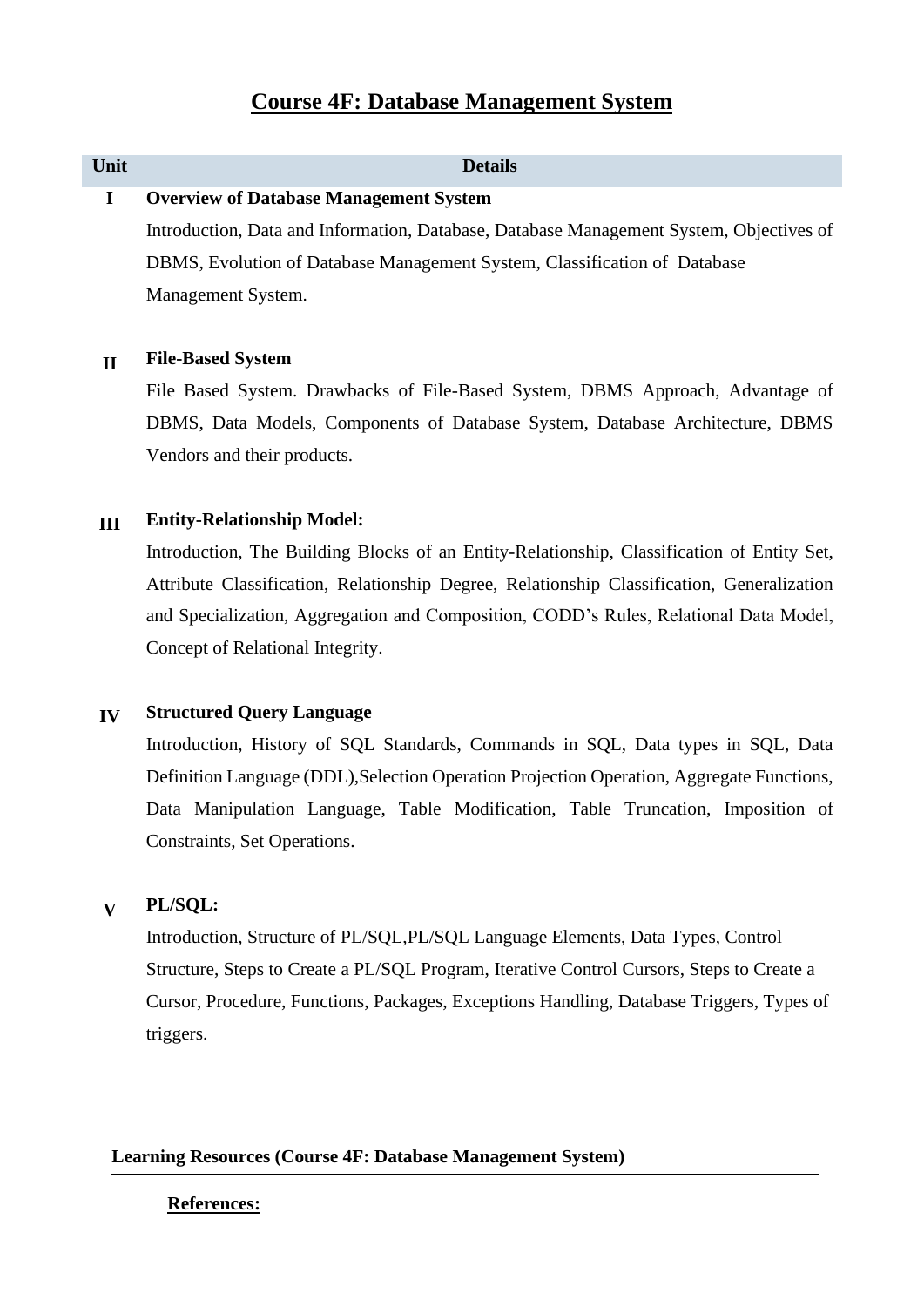- 1. Paneerselvam:Database Management system,PHI.
- 2. David Kuklinski, Osborne, Data management system McGraw Hill Publication.
- 3. Shgirley Neal And Kenneth LC Trunik Database management system in Business-PHI.
- 4. Godeon C. EVEREST, Database Management-McGraw Hill Book Company.
- 5. MARTIN,Database Management-Prentice Hall of India, New Delhi.
- 6. Bipin C.Desai ,`An Introduction to Database System`,Galgotia Publications
- 7. Korth, Database Management System.
- 8. Navathe, Database Management System.
- 9. S. Sumathi, S. Esakkirajan,Fundamentals of Relational Database Management System

#### **Online resources:**

http:// www.onlinegdb.com/ http:// www.tutorialspoint.com/ http://learnsql.com https://www.codecademy.com/learn/learn-sql/ <https://www.w3schools.com/sql/default.asp>

#### **Practical Component: @ 2 hours/week/batch**

- 1. Create tables department and employee with required constraints.
- **2.** Initially only the few columns (essential) are to be added. Add the remaining columns separately by using appropriate SQL command.
- **3.** Basic column should not be null
- 4. Add constraint that basic should not be less than 5000.
- **5.** Calculate hra, da, gross and net by using PL/SQL program.
- 6. The percentage of hra and da are to be stored separately.
- 7. When the da becomes more than 100%, a message has to be generated and with user permission da has to be merged with basic.
- 8. Empno should be unique and has to be generated automatically.

#### **RECOMMENDED CO-CURRICULAR ACTIVITIES:**

(Co-curricular activities shall not promote copying from textbook or from others work and shall encourage self/independent and group learning)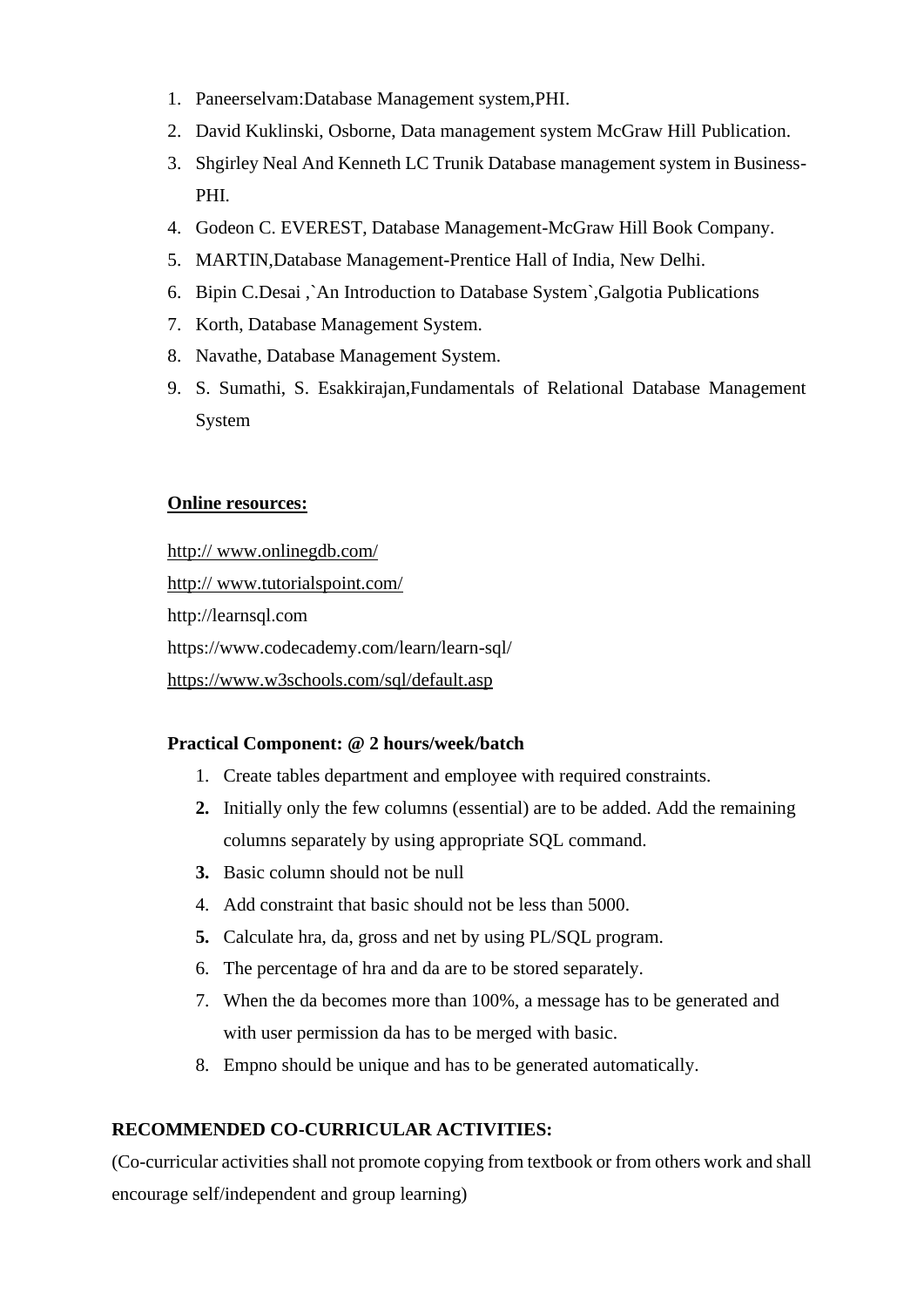#### **Measurable**

- 1. Assignments (in writing and doing forms on the aspects of syllabus content and outside the syllabus content. Shall be individual and challenging)
- 2. Student seminars (on topics of the syllabus and related aspects (individual activity)
- 3. Quiz (on topics where the content can be compiled by smaller aspects and data (Individuals or groups as teams)
- 4. Field studies (individual observations and recordings as per syllabus content and related areas (Individual or team activity)
- 5. Study projects (by very small groups of students on selected local real-time problems pertaining to syllabus or related areas. The individual participation and contribution of students shall be ensured (team activity)

#### **General**

- 3. Group Discussion
- 4. Visit to Software Technology parks / industries

#### **RECOMMENDED CONTINUOUS ASSESSMENT METHODS:**

Some of the following suggested assessment methodologies could be adopted:

- 1. The oral and written examinations (Scheduled and surprise tests),
- 2. Closed-book and open-book tests,
- 3. Coding exercises,
- 4. Practical assignments and laboratory reports,
- 5. Observation of practical skills,
- 6. Individual and group project reports,
- 7. Efficient delivery using seminar presentations,
- 8. Viva voce interviews.
- 9. Computerized adaptive testing, literature surveys and evaluations,
- 10. Peers and self-assessment, outputs form individual and collaborative work

#### **Recommended Format for Question Paper**

**For Courses 1A, 2A, 3A, 3B, 4A, 4B, 4C**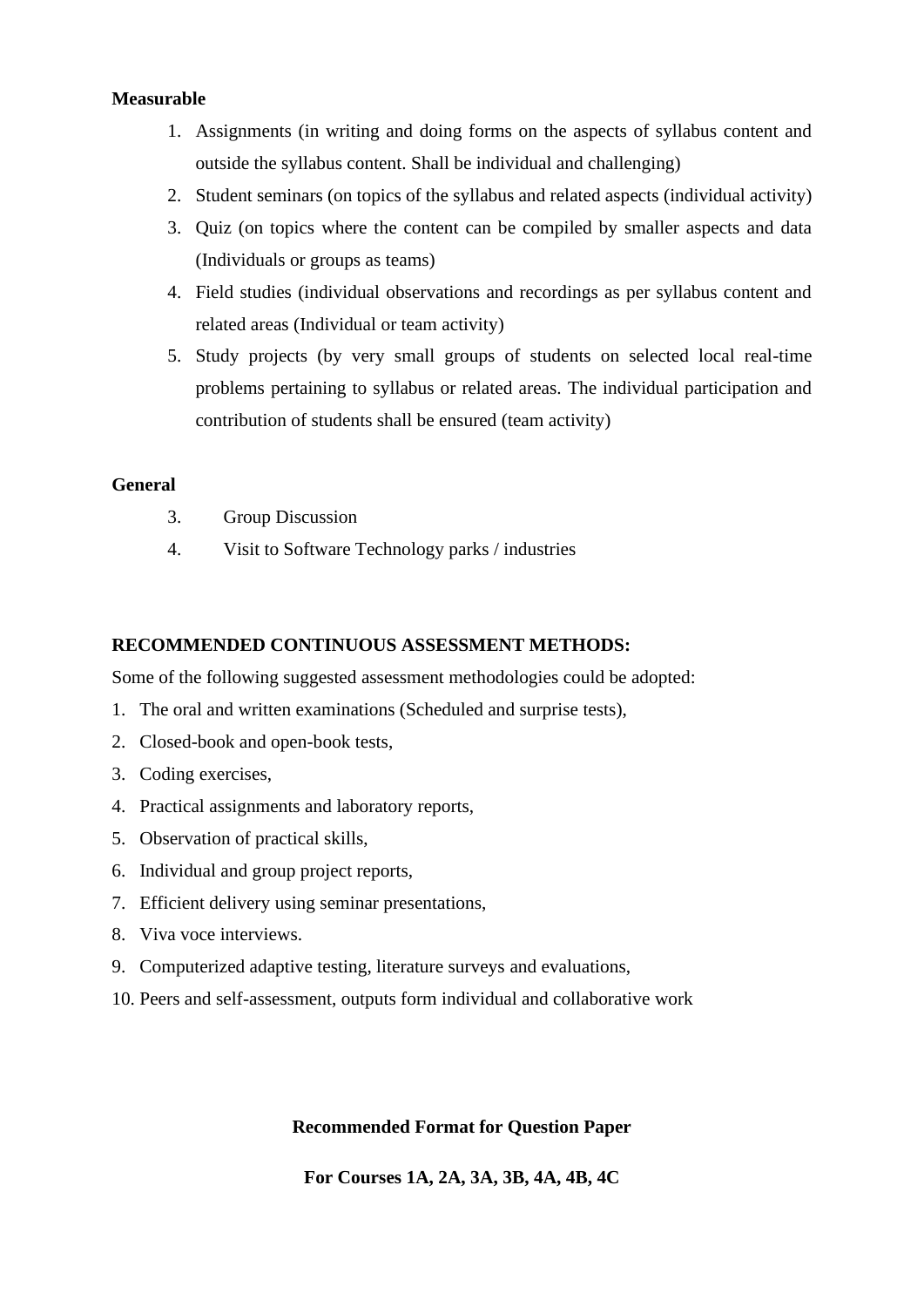#### *Time: 3 Hours] [Max. Marks : 75*

#### *Section-A [5X5=25]*

Answer any **FIVE** of the following questions.

(at least 4 problems must be given*)*

- 1 Contents of **Unit-I**
- 2 Contents of **Unit-II**
- 3 Contents of **Unit-III**
- 4 Contents of **Unit-IV**
- 5 Contents of **Unit-V**
- 6 Contents of **Unit-I to Unit V**
- 7 Contents of **Unit-I to Unit V**
- 8 Contents of **Unit-I to Unit V**

Section-B [5X10=50]

Answer **FIVE** questions

9 a Contents of **Unit-I**(Theory/Problem)

#### **(OR)**

- 9 b Contents of **Unit-I**(Problem)
- 10 a Contents of **Unit-II**(Theory/Problem)

 **(OR)**

- 10 b Contents of **Unit-II**(Problem)
- 11 a Contents of **Unit-III**(Theory/Problem)  **(OR)**
- 11 b Contents of **Unit-III**(Problem)
- 12 a Contents of **Unit-IV**(Theory/Problem)

#### **(OR)**

- 12 b Contents of **Unit-IV**(Problem)
- 13 a Contents of **Unit-V**(Theory/Problem)  **(OR)**
- 13 b Contents of **Unit-V**(Problem)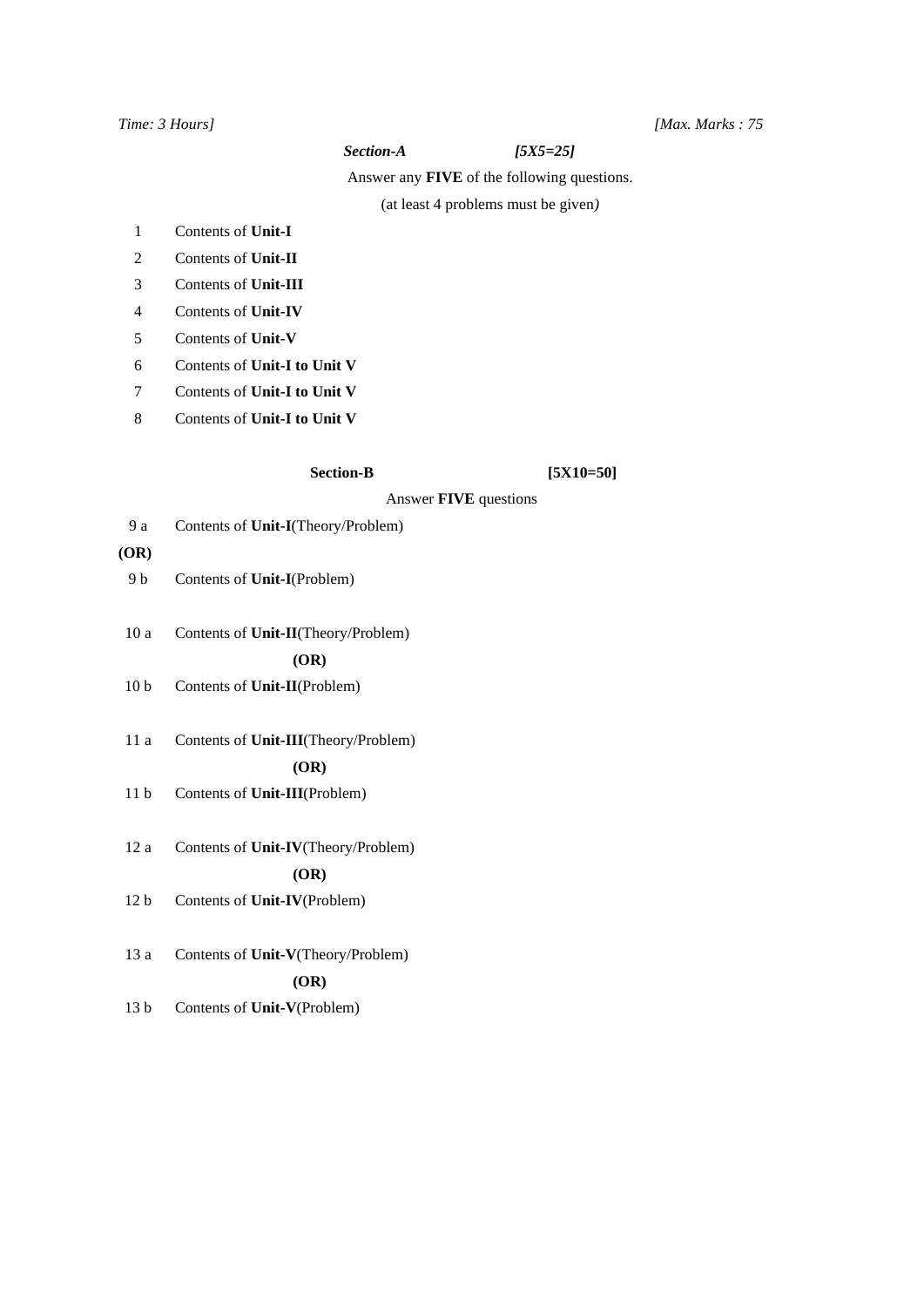# **Recommended Format for Question Paper**

**For Courses 1B, 1C, 2B, 2C,4D, 4E,**

|                 | Time: 3 Hours                |                  |                                             | [Max. Marks: $75$ ] |
|-----------------|------------------------------|------------------|---------------------------------------------|---------------------|
|                 |                              | Section-A        | $[5X5=25]$                                  |                     |
|                 |                              |                  | Answer any FIVE of the following questions. |                     |
| $\mathbf{1}$    | Contents of Unit-I           |                  |                                             |                     |
| 2               | Contents of Unit-II          |                  |                                             |                     |
| 3               | Contents of Unit-III         |                  |                                             |                     |
| 4               | Contents of Unit-IV          |                  |                                             |                     |
| 5               | Contents of Unit-V           |                  |                                             |                     |
| 6               | Contents of Unit-I to Unit V |                  |                                             |                     |
| 7               | Contents of Unit-I to Unit V |                  |                                             |                     |
| 8               | Contents of Unit-I to Unit V |                  |                                             |                     |
|                 |                              | <b>Section-B</b> | $[5X10=50]$                                 |                     |
|                 |                              |                  | Answer FIVE questions                       |                     |
| 9 a             | Contents of Unit-I           |                  |                                             |                     |
| (OR)            |                              |                  |                                             |                     |
| 9 b             | Contents of Unit-I           |                  |                                             |                     |
| 10a             | Contents of Unit-II          |                  |                                             |                     |
|                 | (OR)                         |                  |                                             |                     |
| 10 <sub>b</sub> | Contents of Unit-II          |                  |                                             |                     |
| 11a             | Contents of Unit-III         |                  |                                             |                     |
|                 | (OR)                         |                  |                                             |                     |
| 11 <sub>b</sub> | Contents of Unit-III         |                  |                                             |                     |
| 12a             | Contents of Unit-IV          |                  |                                             |                     |
|                 | (OR)                         |                  |                                             |                     |
| 12 <sub>b</sub> | Contents of Unit-IV          |                  |                                             |                     |
| 13 a            | Contents of Unit-V           |                  |                                             |                     |
|                 | (OR)                         |                  |                                             |                     |
| 13 <sub>b</sub> | Contents of Unit-V           |                  |                                             |                     |